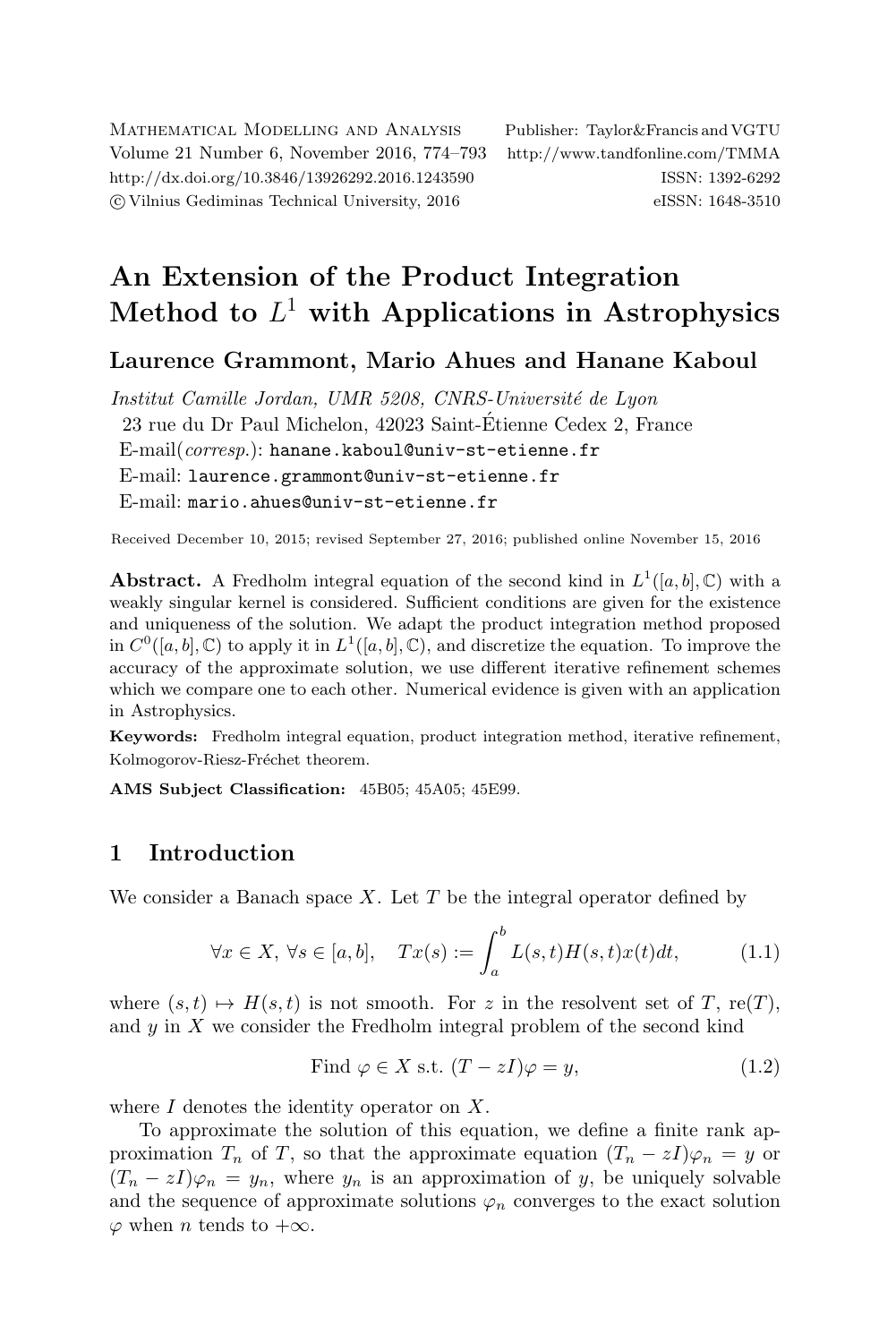Among them, different classes of methods rely on a sequence of projections  $\pi_n$  converging pointwise to the identity operator I. For example the Galerkin operator is defined by  $T_n = \pi_n T \pi_n$ , the projection operator by  $T_n = \pi_n T$ , the Sloan operator by  $T_n = T \pi_n$  and the Kulkarni operator by  $T_n = T \pi_n + T$  $\pi_n T - \pi_n T \pi_n$  (see [\[5\]](#page-17-0), [\[10\]](#page-17-1)). These approximations of T are all *v*-convergent to T (see [\[2\]](#page-17-2)). This property ensures existence and uniqueness of  $\varphi_n$ , and convergence to  $\varphi$ .

In the case of the space  $X := C^{0}([a, b], \mathbb{C})$  methods based upon numerical quadrature have been proposed, such as Nyström, truncated Nyström and subtraction of the singularity approximations (see [\[4\]](#page-17-3)).

In  $C^0([a, b], \mathbb{C})$ , we also encounter the so-called product integration method (see [\[5\]](#page-17-0)). In this space, the assumptions are as follows:

(H1)  $L \in C^0([a, b] \times [a, b], \mathbb{C}).$ 

 $(H2)$  H verifies:

**(H2.1)** 
$$
c_H := \sup_{s \in [a,b]} \int_a^b |H(s,t)| dt
$$
 is finite,  
**(H2.2)**  $\lim_{h \to 0} \omega_H(h) = 0$ , where

$$
\omega_H(h) := \sup_{|s-\tau| \le |h|, \, s,\tau \in [a,b]} \int_a^b |H(s,t) - H(\tau,t)| dt.
$$

Let  $\Delta_n$ , defined by

<span id="page-1-0"></span>
$$
a =: t_{n,0} < t_{n,1} < \dots < t_{n,n} := b \tag{1.3}
$$

be a uniform grid of [a, b]. If  $h_n := (b-a)/n$ , then  $t_{n,i} = a + ih_n$ , for  $i =$  $0, 1, \ldots, n$ . For  $x \in C^0([a, b], \mathbb{C})$  and  $s \in [a, b]$ , the linear interpolation scheme is given by

$$
[L(s,t)x(t)]_n := \frac{1}{h_n} [(t_{n,i}-t)L(s,t_{n,i-1})x(t_{n,i-1})+(t-t_{n,i-1})L(s,t_{n,i})x(t_{n,i})]
$$

for  $i = 1, ..., n$  and  $t \in [t_{n,i-1}, t_{n,i}].$ 

 $T_n$  is defined by replacing  $L(s,t)x(t)$  with  $[L(s,t)x(t)]_n$  in [\(1.1\)](#page-0-0). In this method  $T_n$  is a bounded finite rank linear operator defined in  $C^0([a, b], \mathbb{C})$  and hence it is compact.

Under hypotheses (H1) and (H2), for  $z \in \text{re}(T)$  and for n large enough,  $T_n - zI$  is invertible and its inverse is uniformly bounded, (see [\[5\]](#page-17-0)).

In this paper we extend the product integration method to the space  $X :=$  $L^1([a, b], \mathbb{C})$ . It will appear that the properties of the method in  $C^0([a, b], \mathbb{C})$ are preserved in  $L^1([a, b], \mathbb{C})$ . In Section [2,](#page-2-0) we present our method and we prove the existence and uniqueness of the approximate solution and its convergence to the exact solution. Section [3](#page-11-0) is devoted to the numerical implementation of our algorithm. The choice of the integer  $n$  is limited by the capacity of the computer. The linear system to be solved is of the order of  $n$ . So, it is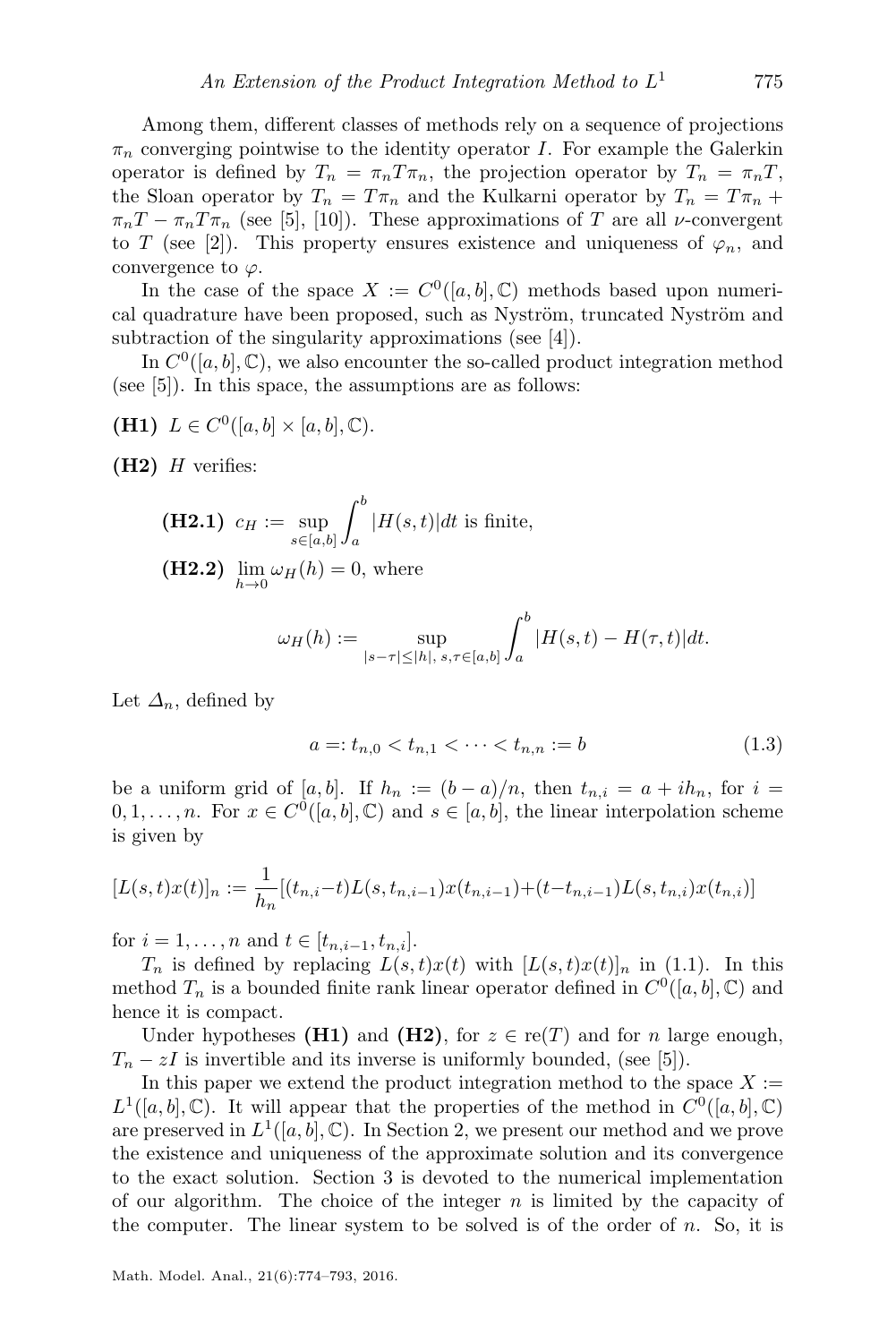interesting to improve the accuracy of the approximate solution by applying some iterative refinement schemes. Section [4](#page-13-0) is devoted to these schemes. In Section [5,](#page-14-0) we test our approximation with an academic example. In Section [6,](#page-15-0) we apply our method to a problem belonging to Astrophysics. Our method is compared with the projection method proposed by Titaud in [\[1\]](#page-17-4) and [\[11\]](#page-18-0).

## <span id="page-2-0"></span>2 The product integration method in  $L^1([a, b], \mathbb{C})$

We use the following notations: the norm in  $L^1([a, b], \mathbb{C})$  is denoted by  $||x||_1 :=$  $\int^b$  $\int_{a} |x(s)|ds$ . The subordinated operator norm is also denoted by  $\|.\|_1$ .

The oscillation of a function x in  $L^1([a, b], \mathbb{C})$ , relatively to a parameter h is defined by

<span id="page-2-1"></span>
$$
w_1(x,h) := \sup_{|u| \in [0,|h|]} \int_a^b |x(v+u) - x(v)| dv, \tag{2.1}
$$

where x is extended by 0 outside  $[a, b]$ .

The modulus of continuity of a continuous function on  $[a, b]$  is defined as

$$
w(x,h) := \sup_{u,v \in [a,b], |u-v| \le |h|} |x(u) - x(v)|.
$$

The modulus of continuity of a continuous function on  $[a, b] \times [a, b]$  is defined as

$$
w_2(f, h) := \sup_{u, v \in [a, b]^2, ||u - v|| \le |h|} |f(u) - f(v)|.
$$

If  $x \in L^1([a, b], \mathbb{C})$ , then  $\lim_{h \to 0} w_1(x, h) = 0$ . If  $x \in C^0([a, b], \mathbb{C})$ , then  $\lim_{h\to 0} w(x, h) = 0$ . If  $f \in C^{0}([a, b]^{2}, \mathbb{C})$ , then  $\lim_{h\to 0} w_{2}(f, h) = 0$ .

<span id="page-2-2"></span>The aim of this section is to define the approximate operator  $T_n$ . The approximate solution of [\(1.2\)](#page-0-1) will be, if it exists and is unique, the solution  $\varphi_n$ of

$$
(T_n - zI)\varphi_n = y. \tag{2.2}
$$

 $T_n$  is constructed so that  $\varphi_n \longrightarrow \varphi$ . It is well known that a collectively compact convergence of  $T_n$  towards T guarantees the convergence of  $\varphi_n$  towards  $\varphi$ .

Let us recall the collectively compact convergence:

DEFINITION 1.  $T_n$  and T are bounded linear operators from X into X. The pointwise convergence, denoted by  $T_n \stackrel{p}{\longrightarrow} T$ , means that

$$
\forall x \in X, \ \|T_n x - Tx\| \to 0.
$$

The collectively compact convergence is denoted by  $T_n \xrightarrow{cc} T$  : if T is compact

$$
T_n\stackrel{p}{\longrightarrow} T
$$

and for some positive integer  $n_0$  the set

$$
W := \bigcup_{n \ge n_0} \{ T_n x \ : x \in X, \|x\| \le 1 \}
$$

is relatively compact in X.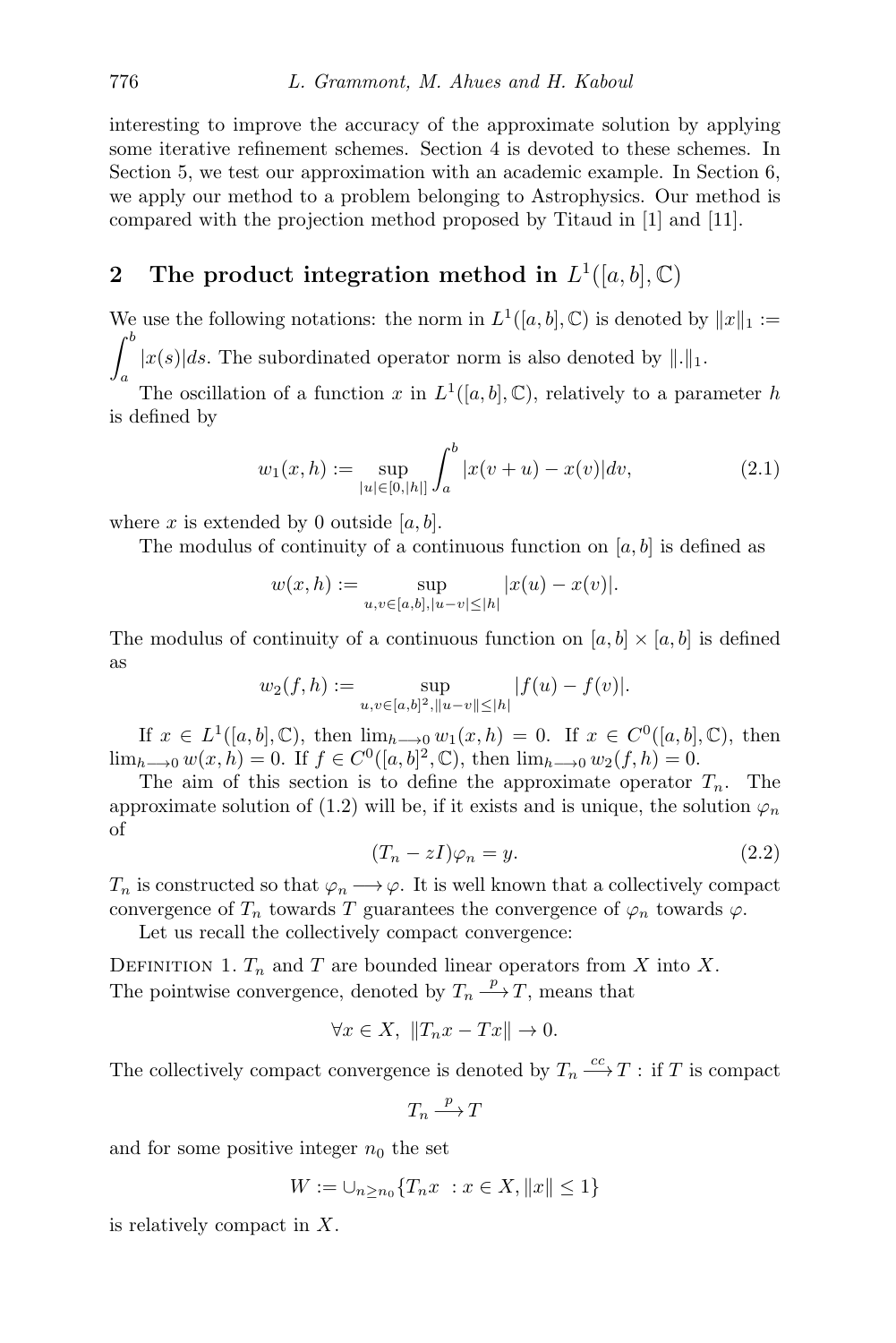We begin by proving that  $T$  is a compact bounded linear operator from  $L^1([a, b], \mathbb{C})$  into itself. Then we propose an approximate operator  $T_n$  which is a collectively compact convergent to T. Endly, we give an error estimation for the approximate solution in terms of the kernel, the norm of the exact solution, its oscillation in  $L^1([a, b], \mathbb{C})$  and the mesh size.

The proof of the compactness in  $L^1([a, b], \mathbb{C})$  relies on the Kolmogorov-Riesz-Fréchet theorem which is recalled here below. As usual, if  $A$  is a set of functions, we define

$$
A|_{\Omega} := \{f|_{\Omega} : f \in A\},\
$$

where  $f|_{Q}$  is the restriction of f to the subdomain  $\Omega$ .

**Theorem 1.** (Kolmogorov-Riesz-**Fréchet** Theorem) Let  $\mathcal F$  be a bounded set in  $L^p(\mathbb{R}^q, \mathbb{C}), 1 \leq p < \infty$ . If

<span id="page-3-0"></span>
$$
\lim_{\|h\| \to 0} \|\tau_h f - f\|_p = 0 \tag{2.3}
$$

uniformly in  $f \in \mathcal{F}$ , where  $\tau_h f := f(. + h)$ , then the closure of  $\mathcal{F}|_{\Omega}$  is compact in  $L^p(\Omega,\mathbb{C})$  for any measurable set  $\Omega \subset \mathbb{R}^q$  with finite measure.

Proof. See [\[7\]](#page-17-5). As one finds a lot of different versions of this theorem in the litterature, we propose a proof of it in the Appendix in the case  $q = 1, p = 1$ and  $\Omega = [a, b]$ .  $\Box$ 

Now, the assumptions are as follows:

(P1)  $L \in C^0([a, b] \times [a, b], \mathbb{C})$ . Let

$$
c_L := \sup_{(s,t) \in [a,b]^2} |L(s,t)|.
$$

 $(P2)$  H verifies:

\n
$$
\textbf{(P2.1)} \quad\n \begin{aligned}\n &c_H := \sup_{t \in [a, b]} \int_a^b |H(s, t)| \, ds \text{ is finite.} \\
&(\text{P2.2)} \quad \lim_{h \to 0} w_H(h) = 0,\n \end{aligned}
$$
\n

where

$$
w_H(h) := \sup_{t \in [a,b]} \int_a^b |\tilde{H}(s+h,t) - \tilde{H}(s,t)| ds
$$

and

$$
\tilde{H}(s,t) := \begin{cases} H(s,t), & \text{for } s \in [a,b], \\ 0, & \text{for } s \notin [a,b]. \end{cases}
$$

#### Lemma 1.

$$
\lim_{h \to 0^+} \epsilon(H, h) = 0,
$$

where

$$
\epsilon(H, h) := \sup_{t \in [a, b]} \int_{b-h}^{b} |H(s, t)| ds.
$$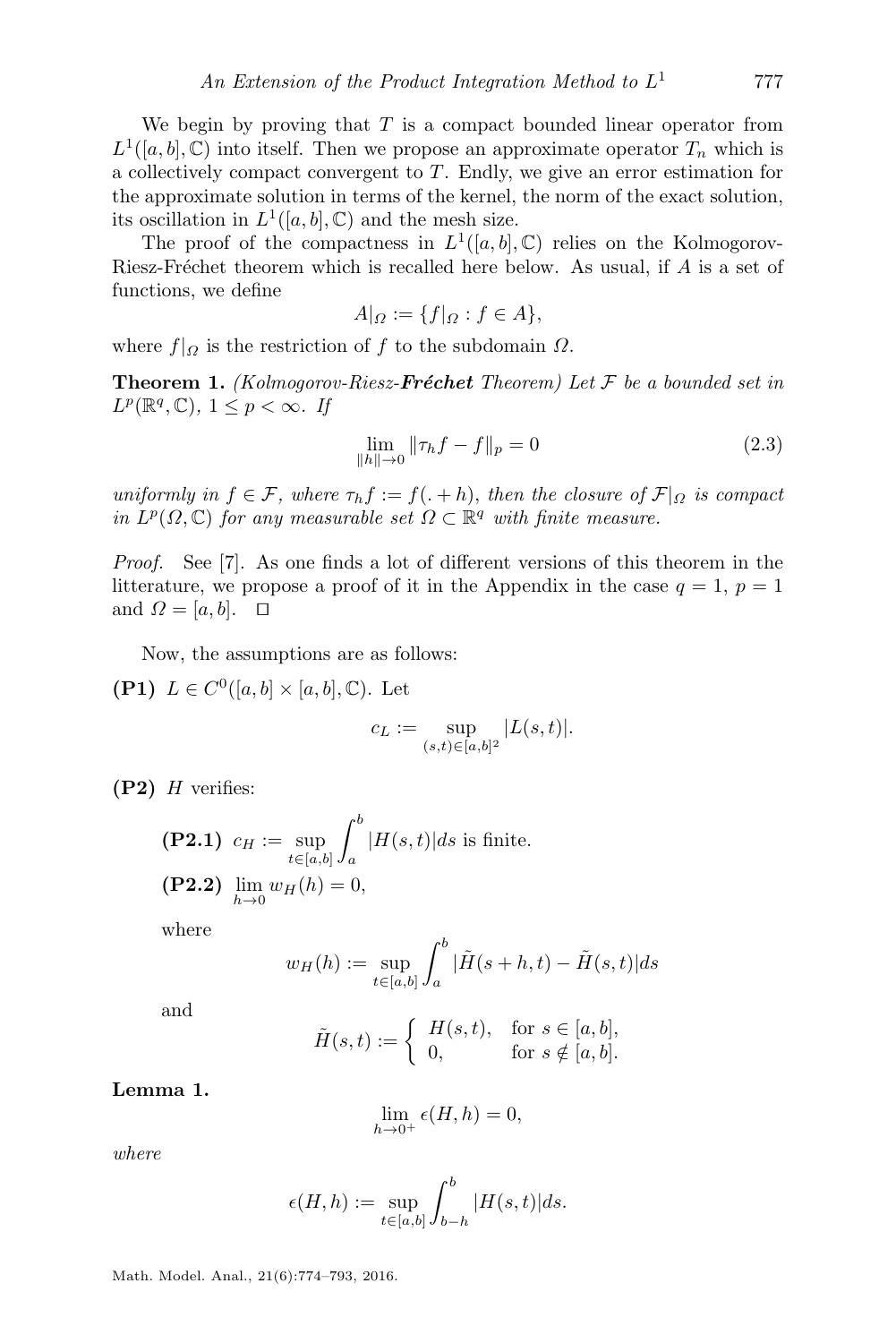*Proof.* For  $h > 0$ ,

$$
0 \leq \int_{b-h}^{b} |H(s,t)|ds \leq \int_{b-h}^{b} |\tilde{H}(s+h,t) - \tilde{H}(s,t)|ds
$$
  

$$
\leq \int_{a}^{b} |\tilde{H}(s+h,t) - \tilde{H}(s,t)|ds \leq w_H(h).
$$

According to the assumption  $(P2.2)$ , sup  $t \in [a,b]$  $\int^b$  $_{b-h}$  $|H(s,t)|ds \to 0$  as  $h \to 0^+$ . This ends the proof.  $\square$ 

**Theorem 2.** Under the assumptions  $(P1)$  and  $(P2)$ , the operator T is linear from  $L^1([a, b], \mathbb{C})$  into itself and compact in  $L^1([a, b], \mathbb{C})$ .

*Proof.* For all  $x \in L^1([a, b], \mathbb{C}),$ 

$$
||Tx||_1 = \int_a^b |\int_a^b L(s,t)H(s,t)x(t)dt|ds \le \int_a^b \int_a^b |L(s,t)||H(s,t)||x(t)|dt ds
$$
  

$$
\le c_L \int_a^b |x(t)| \int_a^b |H(s,t)|dsdt \le c_L c_H ||x||_1,
$$

so T is defined from  $L^1([a, b], \mathbb{C})$  into itself.

The proof of the compactness of  $T$  relies on the Kolmogorov-Riesz-Fréchet theorem where  $p = 1$ ,  $q = 1$  and  $\Omega = [a, b]$ . We introduce the operator  $\tilde{T}$ :

$$
\tilde{T}x(s) := \begin{cases} Tx(s), & \text{for } s \in [a, b], \\ 0, & \text{for } s \notin [a, b]. \end{cases}
$$

Let A and S be the following subsets of  $L^1(\mathbb{R}, \mathbb{C})$  and  $L^1([a, b], \mathbb{C})$  respectively:

$$
A := \{ \tilde{T}x : x \in L^1([a, b], \mathbb{C}), ||x||_1 \le 1 \},
$$
  

$$
S := \{ Tx : x \in L^1([a, b], \mathbb{C}), ||x||_1 \le 1 \}.
$$

A is a bounded subset of  $L^1(\mathbb{R}, \mathbb{C})$ . Indeed

$$
\|\tilde{T}x\|_1 = \|Tx\|_1 \le c_L c_H \|x\|_1 \le c_L c_H.
$$

Let us prove that  $\lim_{h\to 0} \|\tau_h f - f\|_1 = 0$  uniformly in  $f \in A$ . For  $h > 0$ ,

$$
\|\tau_h \tilde{T}x - \tilde{T}x\|_1 = \int_a^b |\tilde{T}x(s+h) - \tilde{T}x(s)|ds
$$
  
= 
$$
\int_a^{b-h} |Tx(s+h) - Tx(s)|ds + \int_{b-h}^b |Tx(s)|ds.
$$

Hence

$$
\int_{b-h}^{b} |Tx(s)|ds = \int_{b-h}^{b} \Big| \int_{a}^{b} L(s,t)H(s,t)x(t) dt \Big| ds
$$
  

$$
\leq c_{L} ||x||_{1} \epsilon(H,h) \leq c_{L} \epsilon(H,h)
$$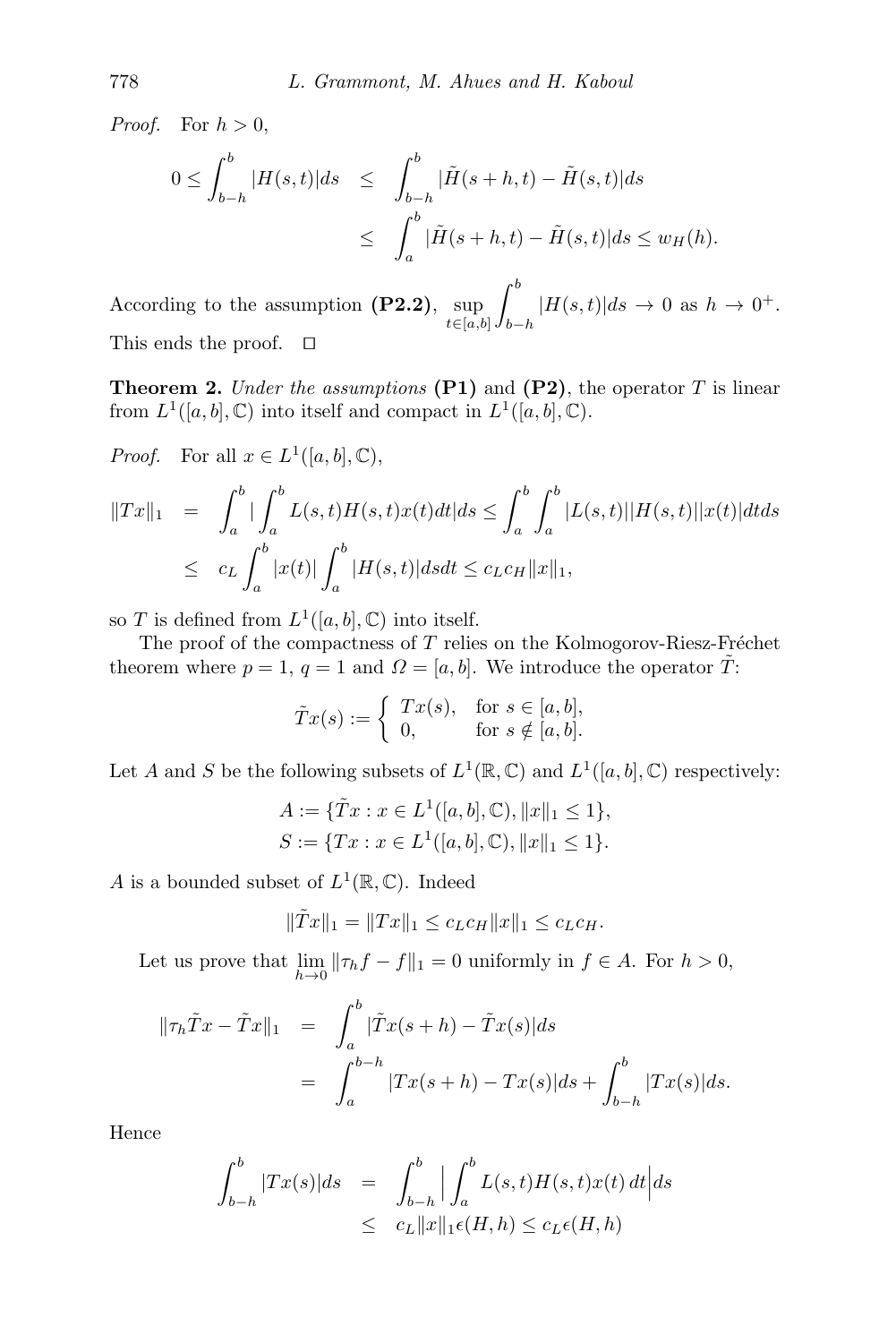and

$$
\int_{a}^{b-h} |Tx(s+h) - Tx(s)|ds = \int_{a}^{b-h} \left| \int_{a}^{b} [L(s+h,t)H(s+h,t) - L(s,t)H(s,t)]x(t) dt \right| ds \le \int_{a}^{b-h} \int_{a}^{b} |L(s+h,t)| |(H(s+h,t) - H(s,t)||x(t)|)dt ds + \int_{a}^{b-h} \int_{a}^{b} |H(s,t)||L(s+h,t) - L(s,t)||x(t)|dt ds
$$
  

$$
\le c_{L} ||x||_{1} w_{H}(h) + c_{H} ||x||_{1} w_{2}(L,h) \le c_{L} w_{H}(h) + c_{H} w_{2}(L,h).
$$

<span id="page-5-5"></span>So

$$
\|\tau_h \tilde{T}x - \tilde{T}x\|_1 \le \|x\|_1 (c_L w_H(h) + c_H w_2(L, h) + c_L \epsilon(H, h)). \tag{2.4}
$$

For  $h < 0$ , we have similar bounds. Then  $\|\tau_h f - f\|_1 \to 0$  as  $h \to 0$  uniformly in  $f$  ∈ A. From the Kolmogorov-Riesz-Fréchet theorem  $S = A|_{[a,b]}$  is relatively compact so T is compact.  $\square$ 

Let us define the approximate operator  $T_n$ . Let  $\Delta_n$  be the partition defined by [\(1.3\)](#page-1-0). For  $x \in L^1([a, b], \mathbb{C})$ , we define the operator

$$
Q_n(x, s, t) := \frac{1}{h_n} \left[ (t_{n,i} - t) L(s, t_{n,i-1}) + (t - t_{n,i-1}) L(s, t_{n,i}) \right] \frac{1}{h_n} \int_{t_{n,i-1}}^{t_{n,i}} x(u) du
$$

<span id="page-5-4"></span>for  $i = 1, ..., n$  and  $t \in [t_{n,i-1}, t_{n,i}]$ . The approximate operator  $T_n$  is given by:

$$
\forall x \in L^{1}([a, b], \mathbb{C}), \forall s \in [a, b], \ T_{n}x(s) := \int_{a}^{b} Q_{n}(x, s, t)H(s, t)dt, \tag{2.5}
$$

which can be rewritten as

$$
T_n x(s) = \sum_{i=1}^n c_{n,i} w_{n,i}(s),
$$

where, for  $i = 1, \ldots, n$ ,

$$
c_{n,i} := \frac{1}{h_n} \int_{t_{n,i-1}}^{t_{n,i}} x(u) \, du, \quad w_{n,i}(s) := \int_{t_{n,i-1}}^{t_{n,i}} Q_n(1,s,t) H(s,t) \, dt.
$$

To prove that  $T_n \xrightarrow{cc} T$ , the following lemmas are needed. **Lemma 2.** For  $i = 1, \ldots, n$ ,

<span id="page-5-3"></span><span id="page-5-2"></span><span id="page-5-1"></span><span id="page-5-0"></span>
$$
\int_{a}^{b} |w_{n,i}(s)| ds \le h_n c_L c_H.
$$
\n(2.6)

For  $h \in \mathbb{R}^+,$ 

$$
\int_{b-h}^{b} |w_{n,i}(s)| ds \le h_n c_L \epsilon(H,h),\tag{2.7}
$$

$$
\int_{a}^{b-h} |w_{n,i}(s+h) - w_{n,i}(s)| ds \le h_n c_H w_2(L,h) + h_n c_L w_H(h).
$$
 (2.8)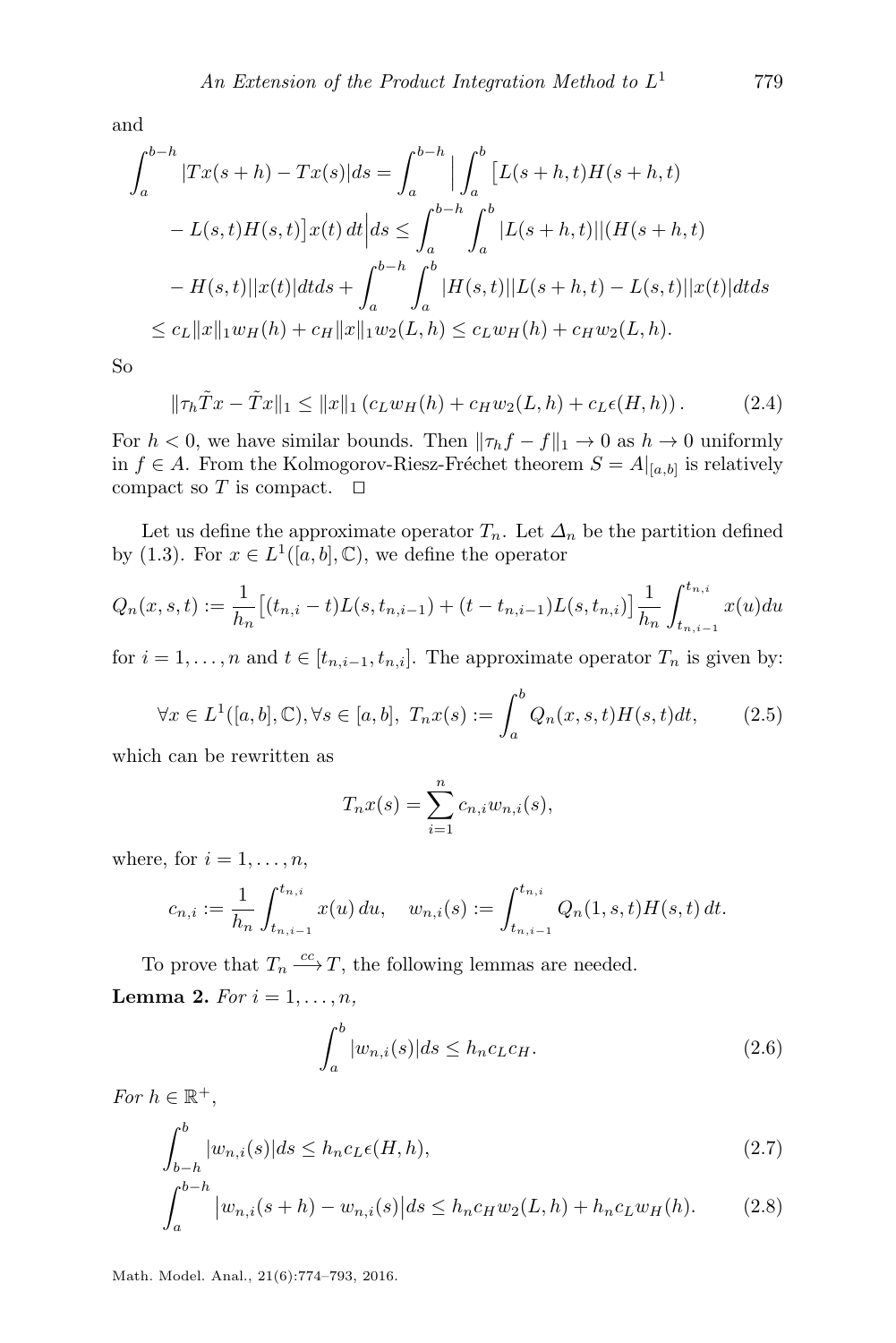Proof. For  $t \in [t_{n,i-1}, t_{n,i}],$ 

$$
Q_n(1, s, t) = \frac{1}{h_n} [(t_{n,i} - t)L(s, t_{n,i-1}) + (t - t_{n,i-1})L(s, t_{n,i})],
$$
  
\n
$$
|Q_n(1, s, t)| \leq \frac{c_L}{h_n} [|t_{n,i} - t| + |t - t_{n,i-1}|] = c_L.
$$

Hence, by Fubini's theorem

$$
\int_{a}^{b} |w_{n,i}(s)|ds \leq c_{L} \int_{a}^{b} \int_{t_{n,i-1}}^{t_{n,i}} |H(s,t)| dt ds \leq c_{L} h_{n} c_{H}
$$

$$
\int_{b-h}^{b} |w_{n,i}(s)| ds \leq c_{L} \int_{b-h}^{b} \int_{t_{n,i-1}}^{t_{n,i}} |H(s,t)| dt ds \leq c_{L} h_{n} \epsilon(H,h).
$$

Also

$$
\int_{a}^{b-h} |w_{n,i}(s+h) - w_{n,i}(s)|ds \leq \int_{a}^{b-h} \Big| \int_{t_{n,i-1}}^{t_{n,i}} Q_n(1, s+h, t)H(s+h, t) - Q_n(1, s, t)H(s, t)dt \Big| ds \leq \int_{a}^{b-h} \int_{t_{n,i-1}}^{t_{n,i}} \Big| (Q_n(1, s+h, t) - Q_n(1, s, t))H(s+h, t) \Big| dt ds + \int_{a}^{b-h} \int_{t_{n,i-1}}^{t_{n,i}} |Q_n(1, s, t)(H(s+h, t) - H(s, t))| dt ds \leq h_n w_2(L, h) \sup_{t \in [a, b]} \int_{a}^{b} |H(s, t)| ds
$$
  
+ c<sub>L</sub>h<sub>n</sub> sup<sub>t</sub>  $\int_{a}^{b-h} |\tilde{H}(s+h, t) - \tilde{H}(s, t)| ds \leq h_n c_H w_2(L, h) + h_n c_L w_H(h).$ 

This ends the proof.  $\quad \Box$ 

<span id="page-6-0"></span>**Lemma 3.** For  $x \in L^1([a, b], \mathbb{C}),$ 

$$
\sum_{i=1}^{n} \int_{t_{n,i-1}}^{t_{n,i}} |x(u) - c_{n,i}| du \le 2w_1(x, h_n),
$$

where  $w_1(x, h_n)$  is defined by [\(2.1\)](#page-2-1). For  $t \in [a, b]$ ,

$$
|Q_n(1, s, t) - L(s, t)| \le w_2(L, h_n).
$$

*Proof.* For  $i = 1, \ldots, n$ ,

$$
\int_{t_{n,i-1}}^{t_{n,i}} |x(u) - c_{n,i}| du \leq \frac{1}{h_n} \int_{t_{n,i-1}}^{t_{n,i}} \int_{t_{n,i-1}}^{t_{n,i}} |x(u) - x(v)| dv du
$$

$$
= \frac{2}{h_n} \int_{t_{n,i-1}}^{t_{n,i}} \int_{v}^{t_{n,i}} |x(u) - x(v)| du dv
$$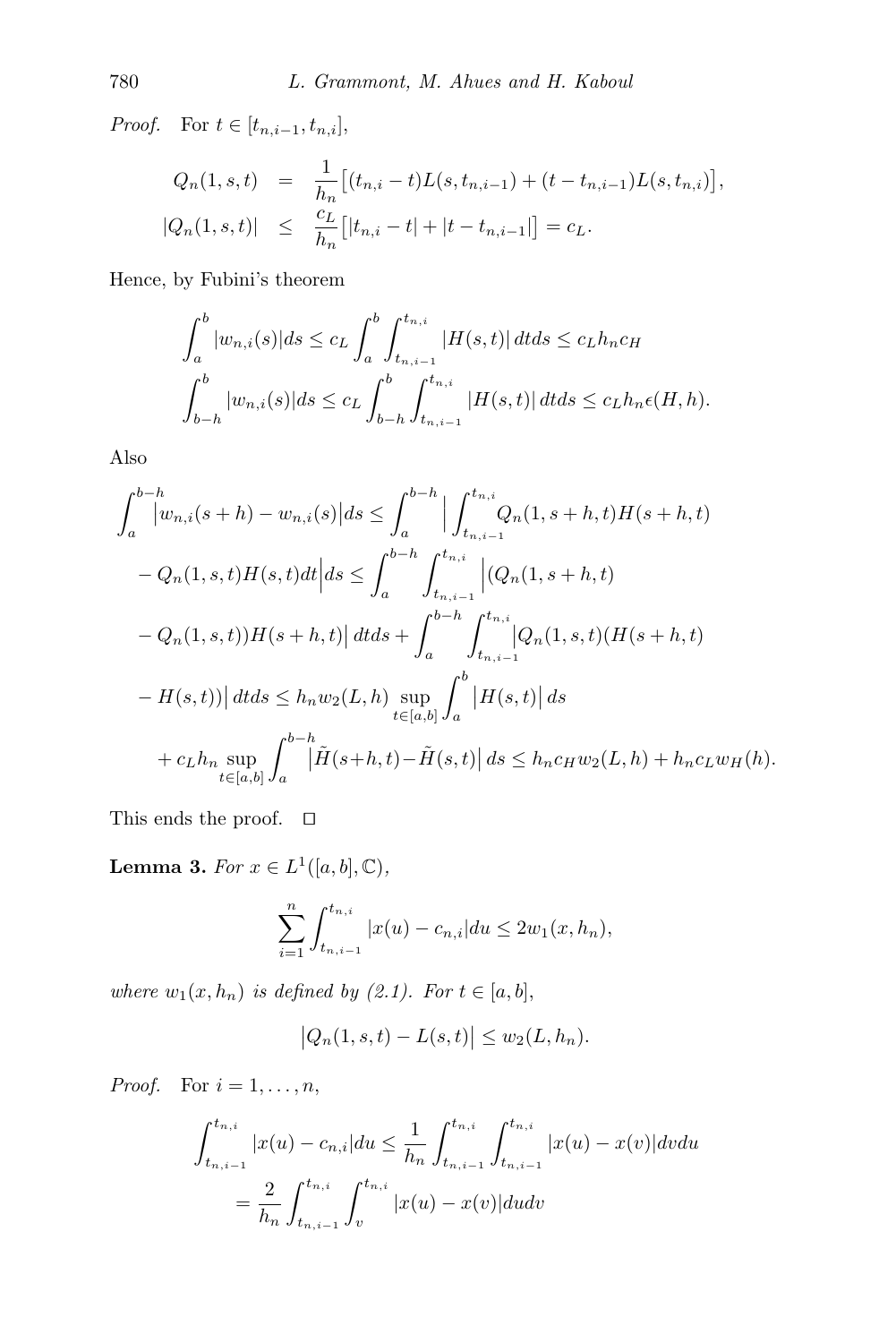$$
= \frac{2}{h_n} \int_{t_{n,i-1}}^{t_{n,i}} \int_0^{t_{n,i}-v} |x(\tau+v) - x(v)| d\tau dv
$$
  

$$
\leq \frac{2}{h_n} \int_{t_{n,i-1}}^{t_{n,i}} \int_0^{h_n} |x(\tau+v) - x(v)| d\tau dv \leq \frac{2}{h_n} \int_0^{h_n} \int_{t_{n,i-1}}^{t_{n,i}} |x(\tau+v) - x(v)| d\tau dx.
$$

Hence

$$
\sum_{i=1}^{n} \int_{t_{n,i-1}}^{t_{n,i}} |x(u) - c_{n,i}| du \leq \frac{2}{h_n} \int_0^{h_n} \int_a^b |x(\tau + v) - x(v)| dv d\tau
$$
  

$$
\leq 2 \sup_{\tau \in [0, h_n]} \int_{t_{n,i-1}}^{t_{n,i}} |x(\tau + v) - x(v)| dv = 2w_1(x, h_n).
$$

For  $i = 1, ..., n$  and  $t \in [t_{n,i-1}, t_{n,i}],$ 

$$
|Q_n(1, s, t) - L(s, t)| \leq \frac{1}{h_n} [(t_{n,i} - t)(|L(s, t_{n,i-1}) - L(s, t)|)
$$
  
+  $(t - t_{n,i-1})(|L(s, t_{n,i}) - L(s, t))|]$   
 $\leq \sup_{s \in [a, b]} w(L(s, .), h_n) \frac{1}{h_n} [(t_{n,i} - t) + (t - t_{n,i-1})] \leq w_2(L, h_n)$ 

and the proof is complete.  $\Box$ 

<span id="page-7-0"></span>**Theorem 3.**  $T_n$  is a compact linear operator from  $L^1([a, b], \mathbb{C})$  into itself and

$$
T_n \xrightarrow{cc} T.
$$

*Proof.* Due to [\(2.6\)](#page-5-0) in Lemma [2,](#page-5-1) for  $x \in L^1([a, b], \mathbb{C})$ ,  $||T_n x||_1 \leq c_L c_H ||x||_1$  so  $T_n$  is a linear bounded operator from  $L^1([a, b], \mathbb{C})$  into itself. As  $T_n$  is a linear bounded operator of finite rank, it is compact. Let us prove that  $T_n \xrightarrow{p} T$ . Lemma [3](#page-6-0) implies that

$$
||T_n x - Tx||_1 = \int_a^b \left| \sum_{i=1}^n c_{n,i} \int_{t_{n,i-1}}^{t_{n,i}} Q_n(1, s, t) H(s, t) dt \right|
$$
  
\n
$$
- \int_a^b L(s, t) H(s, t) x(t) dt \Big| ds
$$
  
\n
$$
= \int_a^b \left| \sum_{i=1}^n \int_{t_{n,i-1}}^{t_{n,i}} \left( c_{n,i} Q_n(1, s, t) - L(s, t) x(t) \right) H(s, t) dt \right| ds
$$
  
\n
$$
= \int_a^b \left| \sum_{i=1}^n \int_{t_{n,i-1}}^{t_{n,i}} \left( \left( Q_n(1, s, t) - L(s, t) \right) x(t) \right) + Q_n(1, s, t) \left( c_{n,i} - x(t) \right) \right) H(s, t) dt \Big| ds
$$
  
\n
$$
\leq \int_a^b \sum_{i=1}^n \int_{t_{n,i-1}}^{t_{n,i}} |Q_n(1, s, t) - L(s, t)| |x(t)| |H(s, t)| dt ds
$$
  
\n
$$
+ \int_a^b \sum_{i=1}^n \int_{t_{n,i-1}}^{t_{n,i}} |Q_n(1, s, t)| |c_{n,i} - x(t)| |H(s, t)| dt ds
$$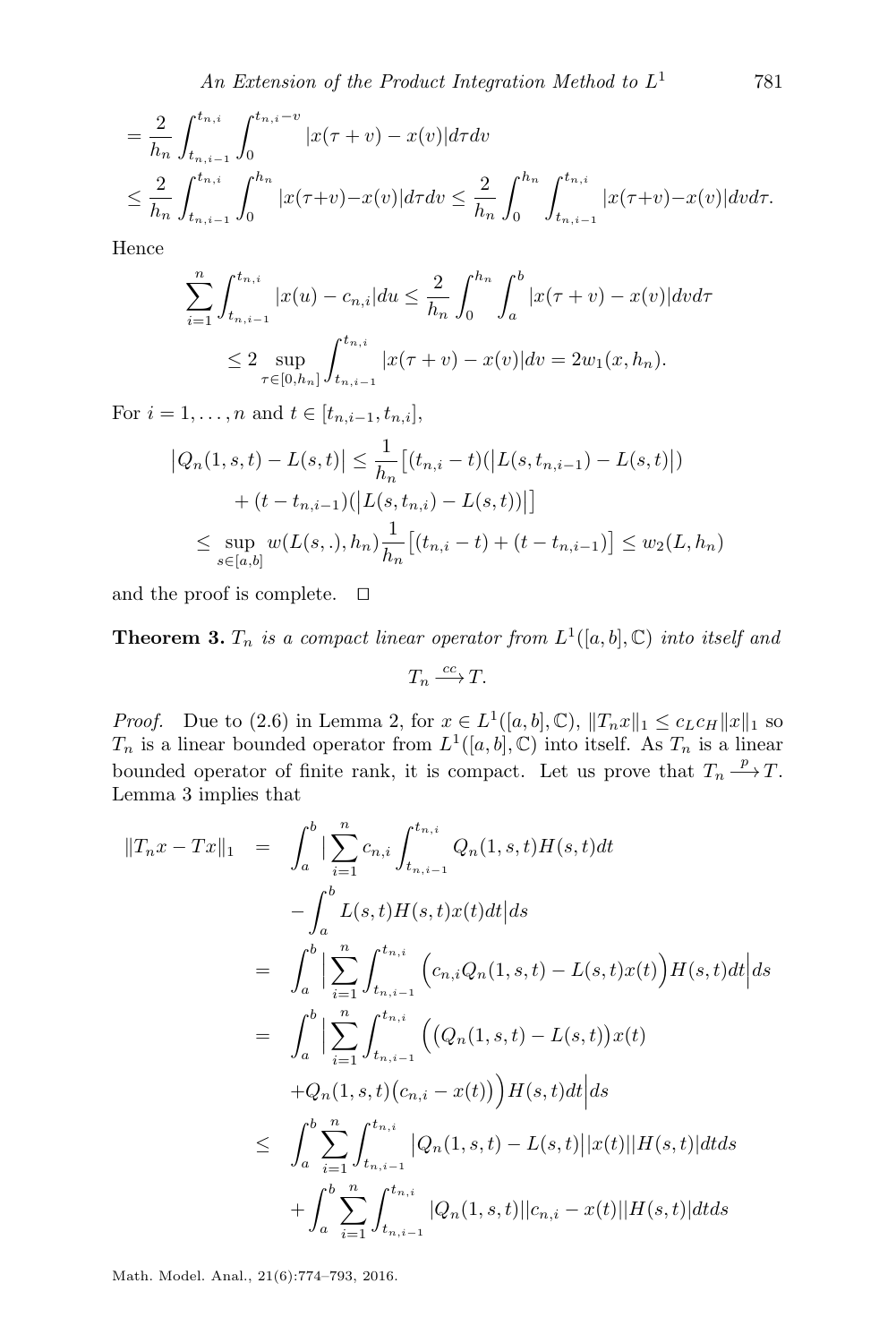$$
\leq c_H ||x||_1 w_2(L, h_n) + c_H c_L \sum_{i=1}^n \int_{t_{n,i-1}}^{t_{n,i}} |c_{n,i} - x(t)| dt
$$
  

$$
\leq c_H ||x||_1 w_2(L, h_n) + 2c_H c_L w_1(x, h_n).
$$

Hence

<span id="page-8-0"></span>
$$
||T_n x - Tx||_1 \le c_H ||x||_1 w_2(L, h_n) + 2c_H c_L w_1(x, h_n). \tag{2.9}
$$

So we have  $T_n \xrightarrow{p} T$ . To prove the relatively compactness of

$$
S_n := \{ T_n x : n \ge 1, x \in L^1([a, b], \mathbb{C}), ||x||_1 \le 1 \}
$$

we follow the same scheme as in the proof of the compactness of  $T$ . We define the operator

$$
\tilde{T}_n x(s) := \begin{cases} T_n x(s), & \text{for } s \in [a, b], \\ 0, & \text{for } s \notin [a, b], \end{cases}
$$

and  $A_n$  as the following subset of  $L^1(\mathbb{R}, \mathbb{C})$ 

$$
A_n := \{ \tilde{T}_n x : x \in L^1([a, b], \mathbb{C}), ||x||_1 \le 1 \}.
$$

 $A_n$  is a bounded subset of  $L^1(\mathbb{R}, \mathbb{C})$ . Indeed,

$$
\|\tilde{T}_n x\|_1 = \|T_n x\|_1 \le c_L c_H \|x\|_1 \le c_L c_H.
$$

Let us prove that  $\lim_{h\to 0} \|\tau_h f - f\|_1 = 0$  uniformly in  $f \in A_n$ . For  $h > 0$ ,

$$
\|\tau_h \tilde{T}_n x - \tilde{T}_n x\|_1 = \int_a^b |\tilde{T}_n x(s+h) - \tilde{T}_n x(s)| ds
$$
  
= 
$$
\int_a^{b-h} |T_n x(s+h) - T_n x(s)| ds + \int_{b-h}^b |T_n x(s)| ds.
$$

Hence, by  $(2.7)$  in Lemma [2,](#page-5-1)

$$
\int_{b-h}^{b} |T_n x(s)| ds \leq \sum_{i=1}^{n} |c_{n,i}| \int_{b-h}^{b} |w_{n,i}(s)| ds
$$
  

$$
\leq \frac{1}{h_n} ||x||_1 h_n c_L \epsilon(H,h) \leq c_L \epsilon(H,h)
$$

and because of [\(2.8\)](#page-5-3) in Lemma [2,](#page-5-1)

$$
\int_{a}^{b-h} |T_n x(s+h) - T_n x(s)| ds \le \int_{a}^{b-h} \sum_{i=1}^{n} |c_{n,i}| |w_{n,i}(s+h) - w_{n,i}(s)| ds
$$
  
\n
$$
\le \sum_{i=1}^{n} |c_{n,i}| (h_n c_H w_2(L, h) + h_n c_L w_H(h))
$$
  
\n
$$
\le ||x||_1 (c_H w_2(L, h) + c_L w_H(h)) \le c_H w_2(L, h) + c_L w_H(h).
$$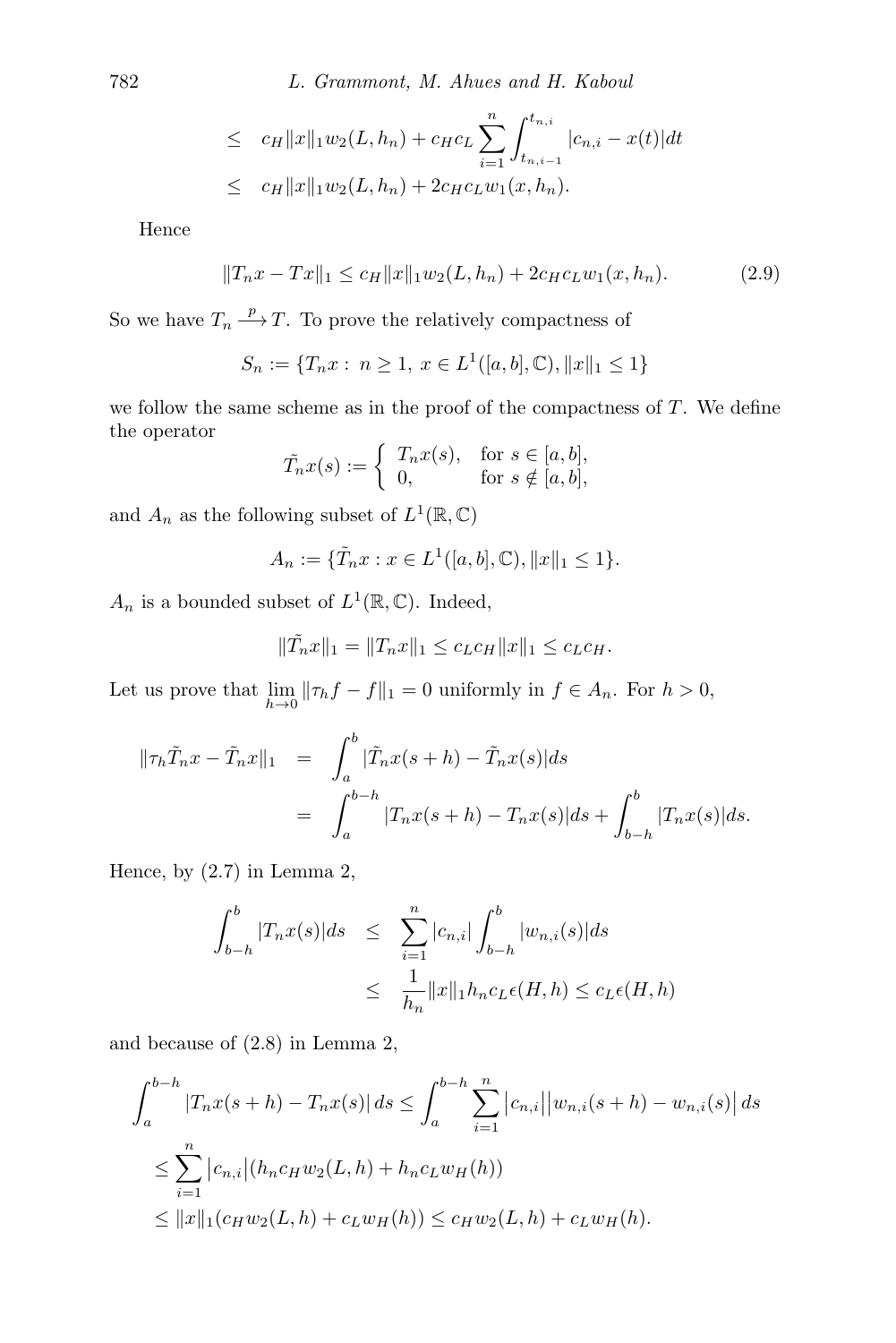Hence

<span id="page-9-0"></span>
$$
\|\tau_h \tilde{T}_n x - \tilde{T}_n x\|_1 \le \|x\|_1 \left(c_H w_2(L, h) + c_L w_H(h) + c_L \epsilon(H, h)\right). \tag{2.10}
$$

For  $h < 0$ , we have similar bounds. Then  $\|\tau_h f - f\|_1 \to 0$  as  $h \to 0$  uniformly in  $f \in A_n$ . From the Kolmogorov-Riesz-Fréchet theorem,  $A_n|_{[a,b]}$  is relatively compact so  $T_n \xrightarrow{cc} T$ .  $\Box$ 

**Proposition 1.** Let  $z \in \text{re}(T)$ . For n large enough,  $T_n - zI$  is invertible and it exists a positive number  $c_z > 0$  such that

<span id="page-9-1"></span>
$$
||(T_n - zI)^{-1}||_1 \le c_z.
$$
\n(2.11)

Proof. It is a consequence of the collectively compact convergence (see [\[3\]](#page-17-6)).  $\Box$ 

**Theorem 4.** For  $z \in \text{re}(T)$  and under hypotheses (P1) and (P2), for n large enough, the approximate operator equation [\(2.2\)](#page-2-2) has a unique solution  $\varphi_n$ satisfying the following error bound:

$$
\|\varphi-\varphi_n\|_1 \leq c_z c_H \left( \|\varphi\|_1 w_2(L, h_n) + 2c_L w_1(\varphi, h_n) \right).
$$

Proof. According to [\(2.9\)](#page-8-0) in the proof of Theorem [3,](#page-7-0)

$$
\|\varphi - \varphi_n\| \leq \| (T_n - zI)^{-1} \|_1 \| (T - T_n) \varphi \|_1
$$
  
 
$$
\leq c_z c_H \left( \| \varphi \|_1 w_2(L, h_n) + 2c_L w_1(\varphi, h_n) \right),
$$

which ends the proof.  $\square$ 

Remark 1. Often in practice, the kernel  $H$  is of convolution type. Let us fix  $a = 0$  and  $b = 1$ . We suppose that there is a function g such that

$$
H(s,t) = g(|s-t|),
$$

where g is a weakly singular function defined on  $[0, 1]$ . This means that g satisfies the following properties:

$$
\lim_{s \to 0^+} g(s) = +\infty, \quad g \in C^0([0,1], \mathbb{R}) \cap L^1([0,1], \mathbb{R}),
$$

 $g \geq 0$  and g is a decreasing function in [0, 1].

**Proposition 2.** When the factor H in the kernel of the operator T is of weakly singular convolution type, then H verifies all the conditions imposed by the product integration methods.

Proof.

(**H2.1**)  $\forall s \in [0,1]$ , we have

$$
\int_0^1 g(|s-t|)dt = \int_0^s g(s-t) dt + \int_s^1 g(t-s) dt
$$
  
= 
$$
\int_0^s g(\tau)d\tau + \int_0^{1-s} g(\tau)d\tau \le 2 \int_0^1 g(\tau)d\tau < +\infty.
$$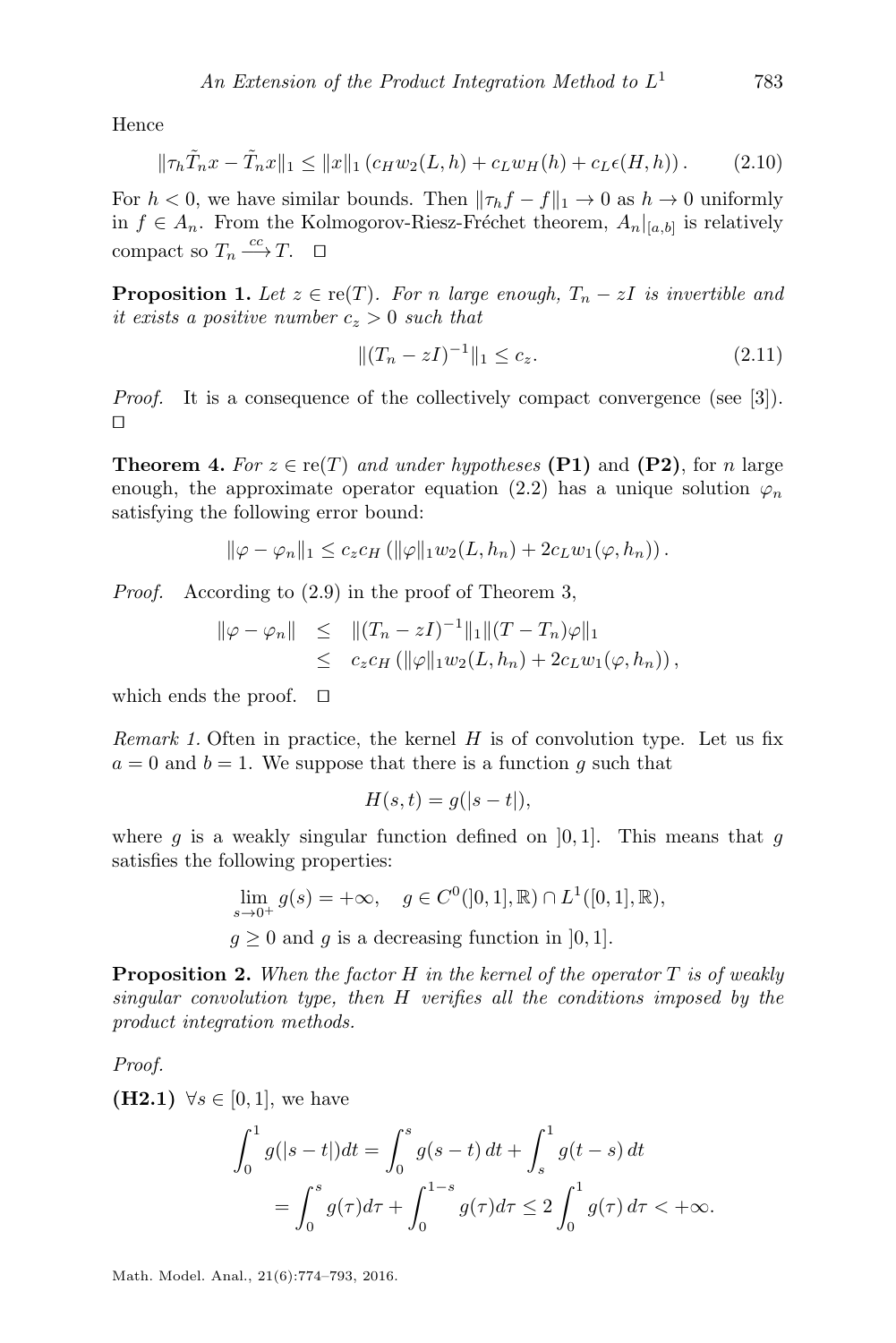$(P2.1)$  is also valid because the variables s and t play symmetric roles. (H2.2) Let us prove that, for  $h > 0$ ,

$$
\lim_{h \to 0^+} \sup_{\substack{|s-\tau| \leq h \\ s,\tau \in [0,1]}} \int_0^1 |g(|s-t|)-g(|\tau-t|)| dt = 0.
$$

Let  $\psi$  be the function defined by  $t \mapsto \psi(t) = |g(|s - t|) - g(|\tau - t|)|$ . Suppose that  $\tau < s$ . It is easy to prove that  $\psi$  has an axial symmetry with respect to  $\xi = s + \tau/2$  over the interval  $[\tau, s]$ . Let  $G(t) := \int_0^t g(s) ds$ . Then

$$
\int_{0}^{1} \psi(t)dt = \int_{0}^{\tau} \psi(t)dt + \int_{\tau}^{\xi} \psi(t)dt + \int_{\xi}^{s} \psi(t)dt + \int_{s}^{1} \psi(t)dt
$$
  
\n
$$
= \int_{0}^{\tau} g(\tau - t) - g(s - t)dt + 2 \int_{\tau}^{\xi} g(t - \tau) - g(s - t)dt
$$
  
\n
$$
+ \int_{s}^{1} g(t - s) - g(t - \tau)dt
$$
  
\n
$$
= G(\tau) - G(s) + G(s - \tau) + 2G(\frac{s - \tau}{2}) - 2G(s - \tau)
$$
  
\n
$$
+ 2G(\frac{s - \tau}{2}) + G(1 - s) + G(s - \tau) - G(1 - \tau)
$$
  
\n
$$
= 4 \int_{0}^{\frac{s - \tau}{2}} g(\sigma)d\sigma - \int_{\tau}^{s} g(\sigma)d\sigma - \int_{1 - s}^{1 - \tau} g(\sigma)d\sigma \le 4 \int_{0}^{\frac{s - \tau}{2}} g(\sigma)d\sigma,
$$

hence,

so

$$
\omega_H(h) = \sup_{|s-\tau| \le h} \int_0^1 |g(|s-t|) - g(|\tau - t|)| dt \le 4 \int_0^{\frac{h}{2}} g(\sigma) d\sigma,
$$

$$
\lim_{h \longrightarrow 0^+} \omega_H(h) = 0.
$$

(P2.2) Let us prove that, for  $h > 0$ ,

$$
\lim_{h \to 0^+} \sup_{t \in [0,1]} \int_0^1 |\tilde{g}(|s+h-t|) - \tilde{g}(|s-t|)| ds = 0.
$$

For 
$$
t \in [0, 1]
$$
,  
\n
$$
\int_0^1 |\tilde{g}(|s+h-t|) - \tilde{g}(|s-t|)| ds = \int_0^1 |\tilde{g}(|t-h-s|) - \tilde{g}(|t-s|)| ds,
$$
\n
$$
\leq \omega_H(h),
$$

so

$$
\lim_{h \to 0^+} w_H(h) = \lim_{h \to 0^+} \int_0^1 |\tilde{g}(|s+h-t|) - \tilde{g}(|s-t|)| ds = 0,
$$

which ends the proof.  $\square$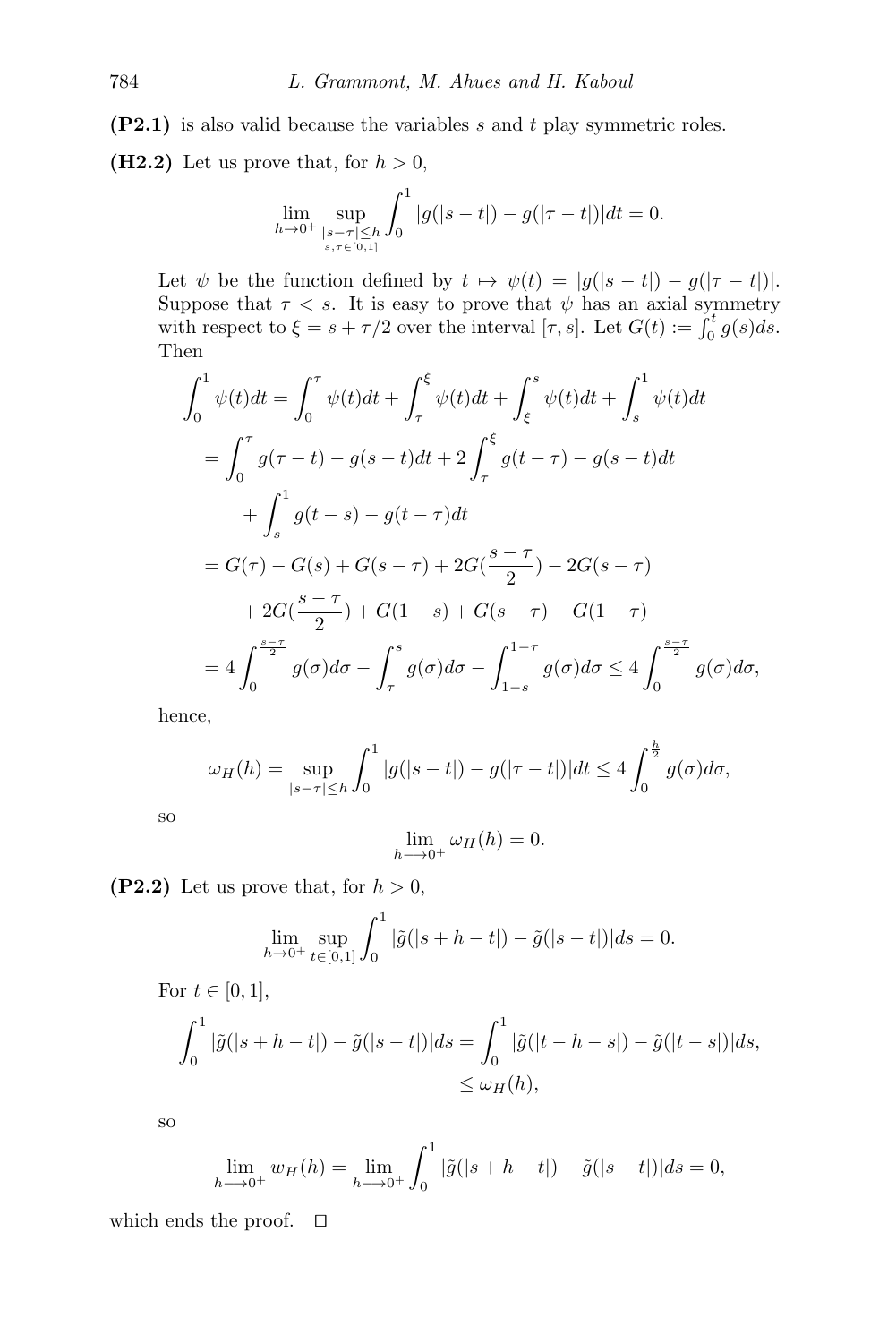#### <span id="page-11-0"></span>3 Iterative refinement

Recall that  $z \neq 0$  because T is compact and  $z \in \text{re}(T)$ . Consider that the solution of [\(1.2\)](#page-0-1) is approximated by  $G_n(z)y$ , where  $G_n(z)$  is an approximate inverse of  $T - zI$ . The accuracy of  $G_n(z)y$  may be improved using the following iterative refinement schemes:

$$
x_n^{(0)} := G_n(z)y, \quad x_n^{(k+1)} := x^{(0)} + (I - G_n(z)(T - zI))x_n^{(k)}.
$$

In [\[11\]](#page-18-0),  $G_n(z)$  has been one of the following operators: Scheme A (Atkinson):

$$
G_n(z) := R_n(z) := (T_n - zI)^{-1},
$$

Scheme B (Brakhage):

$$
G_n(z) := \frac{1}{z}(R_n(z)T - I),
$$

Scheme C (Titaud):

$$
G_n(z) := \frac{1}{z}(TR_n(z) - I).
$$

Their convergence properties and error bounds have already been studied in terms of T,  $T_n$  and  $R_n(z)$  (see [\[11\]](#page-18-0) pp 40-41). If  $\varphi$  is the solution of [\(1.2\)](#page-0-1), Scheme A (Atkinson):

$$
||x_n^{(k)} - \varphi||_1 / ||\varphi||_1 \le ||(R_n(z)(T_n - T))^{k+1}||_1,
$$

Scheme B (Brakhage):

$$
||x_n^{(k)} - \varphi||_1 / ||\varphi||_1 \le ||\left(\frac{1}{z}R_n(z)(T_n - T)T\right)^{k+1}||_1,
$$

Scheme C (Titaud):

$$
||x_n^{(k)} - \varphi||_1 / ||\varphi||_1 \le ||\left(\frac{1}{z}TR_n(z)(T_n - T)\right)^{k+1}||_1.
$$

Let us state error estimations for these three refinement schemes for the approximate operator  $T_n$  defined by [\(2.5\)](#page-5-4) in this paper.

**Theorem 5.** For  $T_n$  defined by [\(2.5\)](#page-5-4), the following error bounds are satisfied: Scheme A (Atkinson):

$$
||x_n^{(2\ell-1)} - \varphi||_1/||\varphi||_1 \le m_\varepsilon^{\ell} \mathcal{E}(h_n)^{\ell},
$$
  

$$
||x_n^{(2\ell)} - \varphi||_1/||\varphi||_1 \le 2d_z c_H c_L m_\varepsilon^{\ell} \mathcal{E}(h_n)^{\ell},
$$

Scheme B (Brakhage):

$$
||x_n^{(2\ell-1)} - \varphi||_1/||\varphi||_1 \leq (d_z/z)^{2\ell} \mathcal{E}(h_n)^{2\ell},
$$
  

$$
||x_n^{(2\ell)} - \varphi||_1/||\varphi||_1 \leq (d_z/z)^{2\ell+1} \mathcal{E}(h_n)^{2\ell+1},
$$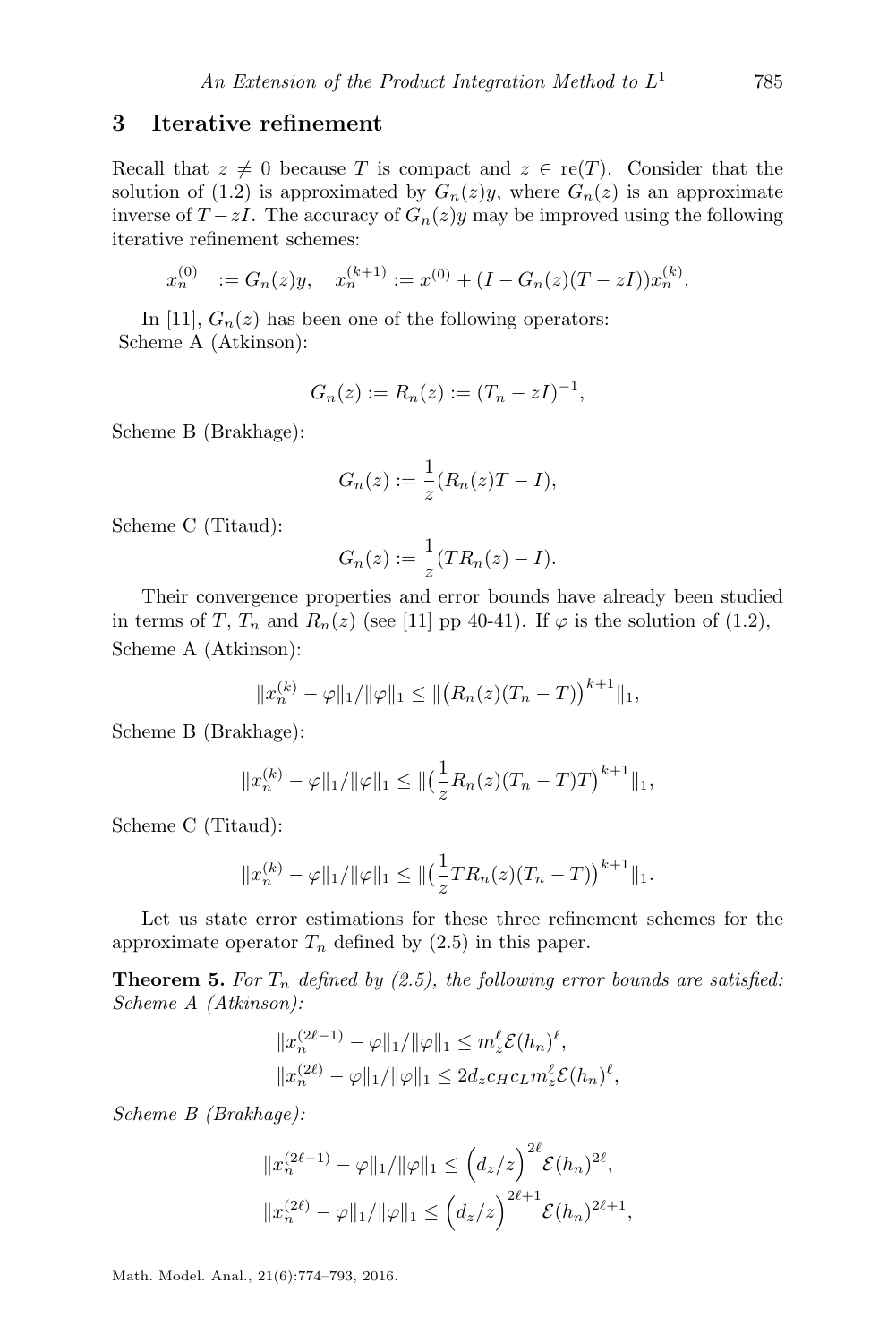Scheme C (Titaud):

$$
||x_n^{(2\ell-1)} - \varphi||_1/||\varphi||_1 \le (d_z/z)^{2\ell} (2c_H^2 c_L^2) \mathcal{E}(h_n)^{2\ell-1},
$$
  

$$
||x_n^{(2\ell)} - \varphi||_1/||\varphi||_1 \le (d_z z)^{2\ell+1} (2c_H^2 c_L^2) \mathcal{E}(h_n)^{2\ell},
$$

where

$$
\mathcal{E}(h_n) := 3c_H^2 c_L w_2(L, h_n) + 2c_H c_L^2 w_H(h_n) + 2c_H c_L^2 \epsilon(H, h_n),
$$
  
\n
$$
m_z := 2d_z^2 + 2c_H c_L d_z^3, \quad d_z := \max(c_z, ||R(z)||).
$$

Proof. Using  $(2.9)$ ,

$$
||(T - T_n)Tx|| \leq c_H ||Tx||w_2(L, h_n) + 2c_H c_L w_1(Tx, h_n)
$$
  

$$
\leq c_H w_2(L, h_n) ||T|| ||x|| + 2c_H c_L w_1(Tx, h_n).
$$

As

$$
w_1(Tx, h_n) = \sup_{|u| \in [0, h_n]} ||\tau_u \tilde{T}x - \tilde{T}x||_1
$$

and due to  $(2.4)$ ,

$$
||(T - T_n)Tx|| \le c_H w_2(L, h_n) ||T|| ||x|| + 2c_H c_L ||x||_1(c_L w_H(h_n) + c_H w_2(L, h_n) + c_L \epsilon(H, h_n))
$$
  
\$\leq ||x||\_1 (3c\_H^2 c\_L w\_2(L, h\_n) + 2c\_H c\_L^2 w\_H(h\_n) + 2c\_H c\_L^2 \epsilon(H, h\_n)) \leq ||x||\_1 \mathcal{E}(h\_n).

Using [\(2.9\)](#page-8-0),

$$
||(T - T_n)T_n x|| \le c_H ||T_n x|| w_2(L, h_n) + 2c_H c_L w_1(T_n x, h_n).
$$

As

$$
||T_n x||_1 \le c_L c_H ||x||_1
$$
,  $w_1(T_n x, h_n) = \sup_{|u| \in [0, h_n]} ||\tau_u \tilde{T}_n x - \tilde{T}_n x||_1$ 

and because of [\(2.10\)](#page-9-0),

$$
||(T - T_n)T_n x|| \leq c_H^2 c_L w_2(L, h_n) ||x||_1 + 2c_H c_L ||x||_1 (c_L w_H(h_n) + c_H w_2(L, h_n) + c_L \epsilon(H, h_n)) \leq ||x||_1 (3c_H^2 c_L w_2(L, h_n) + 2c_H c_L^2 w_H(h_n) + 2c_H c_L^2 \epsilon(H, h_n)) \leq ||x||_1 \mathcal{E}(h_n).
$$

• Scheme A. As

$$
(T_n - T)R_n(z)T = (T_n - T)R_n(z)(T - T_n)TR(z) + (T_n - T)TR(z)
$$

and according to [\(2.11\)](#page-9-1),

$$
\begin{aligned} \|(R_n(z)(T_n-T))^2\| &= \|R_n(z)(T_n-T)R_n(z)T_n + R_n(z)(T_n-T)R_n(z)T\| \\ &= \|R_n(z)(T_n-T)T_nR_n(z) + R_n(z)(T_n-T)R_n(z)T\| \\ &\le c_z^2 \|(T_n-T)T_n\| + c_z \|(T_n-T)R_n(z)(T-T_n)TR(z) + (T_n-T)TR(z)\|. \end{aligned}
$$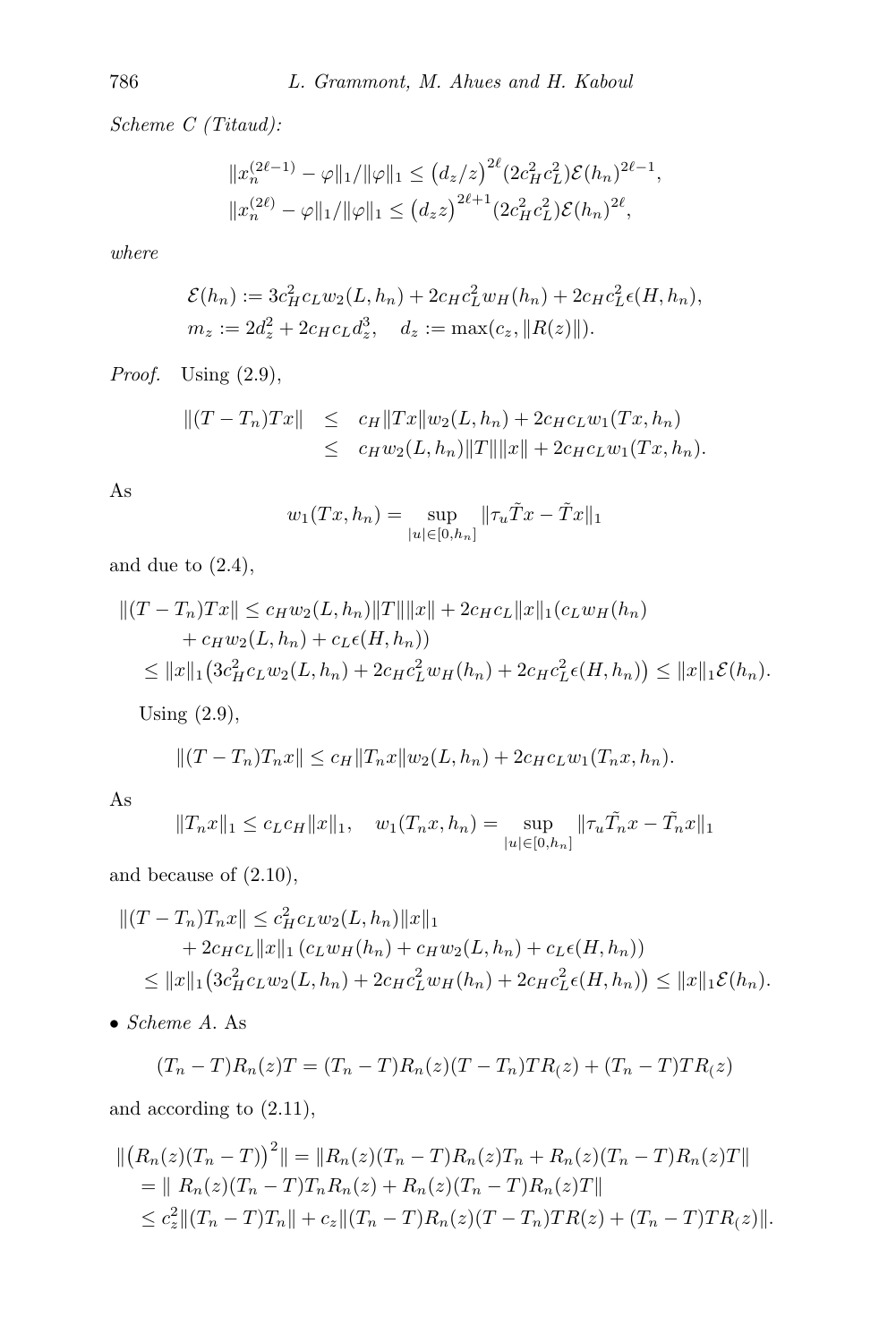We have

$$
\| (R_n(z)(T_n - T))^2 \| \le d_z^2 \| (T_n - T)T_n \| + 2c_H c_L d_z^3 \| (T - T_n)T \| + d_z^2 \| (T_n - T)T \| \le (2d_z^2 + 2c_H c_L d_z^3) \mathcal{E}(h_n) \le m_z \mathcal{E}(h_n).
$$

Then

$$
\| (R_n(z)(T_n-T))^{2\ell} \|_1 \leq m_z^{\ell} \mathcal{E}(h_n)^{\ell},
$$

so

$$
\frac{\|x_n^{(2\ell-1)} - \varphi\|_1}{\|\varphi\|_1} \leq m_\zeta \mathcal{E}(h_n)^\ell, \quad \frac{\|x_n^{(2\ell)} - \varphi\|_1}{\|\varphi\|_1} \leq 2d_z c_H c_L m_\zeta \mathcal{E}(h_n)^\ell.
$$

• Scheme B. As

$$
\|\left(\frac{1}{z}R_n(z)(T_n-T)T\right)^{2\ell}\|_1 \leq \left(\frac{d_z}{z}\right)^{2\ell} \mathcal{E}(h_n)^{2\ell},
$$

then

$$
\frac{\|x_n^{(2\ell-1)} - \varphi\|_1}{\|\varphi\|_1} \le \left(\frac{d_z}{z}\right)^{2\ell} \mathcal{E}(h_n)^{2\ell}, \quad \frac{\|x_n^{(2\ell)} - \varphi\|_1}{\|\varphi\|_1} \le \left(\frac{d_z}{z}\right)^{2\ell+1} \mathcal{E}(h_n)^{2\ell+1}.
$$

• Scheme C. As

$$
\left(\frac{1}{z}TR_n(z)(T_n - T)\right)^{k+1} = \left(\frac{1}{z}\right)^{k+1}TR_n(z)\left((T_n - T)TR_n(z)\right)^k(T_n - T),
$$
  

$$
\|\left(\frac{1}{z}TR_n(z)(T_n - T)\right)^{k+1}\|_1 \le \left(\frac{d_z}{z}\right)^{k+1} (2c_H^2c_L^2) \|(T_n - T)T\|_1^k
$$
  

$$
\le \left(\frac{d_z}{z}\right)^{k+1} (2c_H^2c_L^2)\mathcal{E}(h_n)^k,
$$

so

$$
||x_n^{(2\ell-1)} - \varphi||_1 / ||\varphi||_1 \le \left(\frac{d_z}{z}\right)^{2\ell} (2c_H^2 c_L^2) \mathcal{E}(h_n)^{2\ell-1},
$$
  

$$
||x_n^{(2\ell)} - \varphi||_1 / ||\varphi||_1 \le \left(\frac{d_z}{z}\right)^{2\ell+1} (2c_H^2 c_L^2) \mathcal{E}(h_n)^{2\ell}.
$$

This concludes the proof.  $\square$ 

<span id="page-13-1"></span>Remark 2. The upperbound of Scheme B appears to be the optimal one among the three error bounds. It improves slightly upon the one of Scheme C and is twice better than the one of Scheme A.

### <span id="page-13-0"></span>4 Numerical Implementations

The approximate equation is  $T_n\varphi_n - z\varphi_n = y$ , i.e.

$$
\forall s \in [a, b], \quad \sum_{i=1}^n w_{n,j}(s) \frac{1}{h_n} \int_{t_{n,j-1}}^{t_{n,j}} \varphi_n(u) du - z \varphi_n(s) = y(s).
$$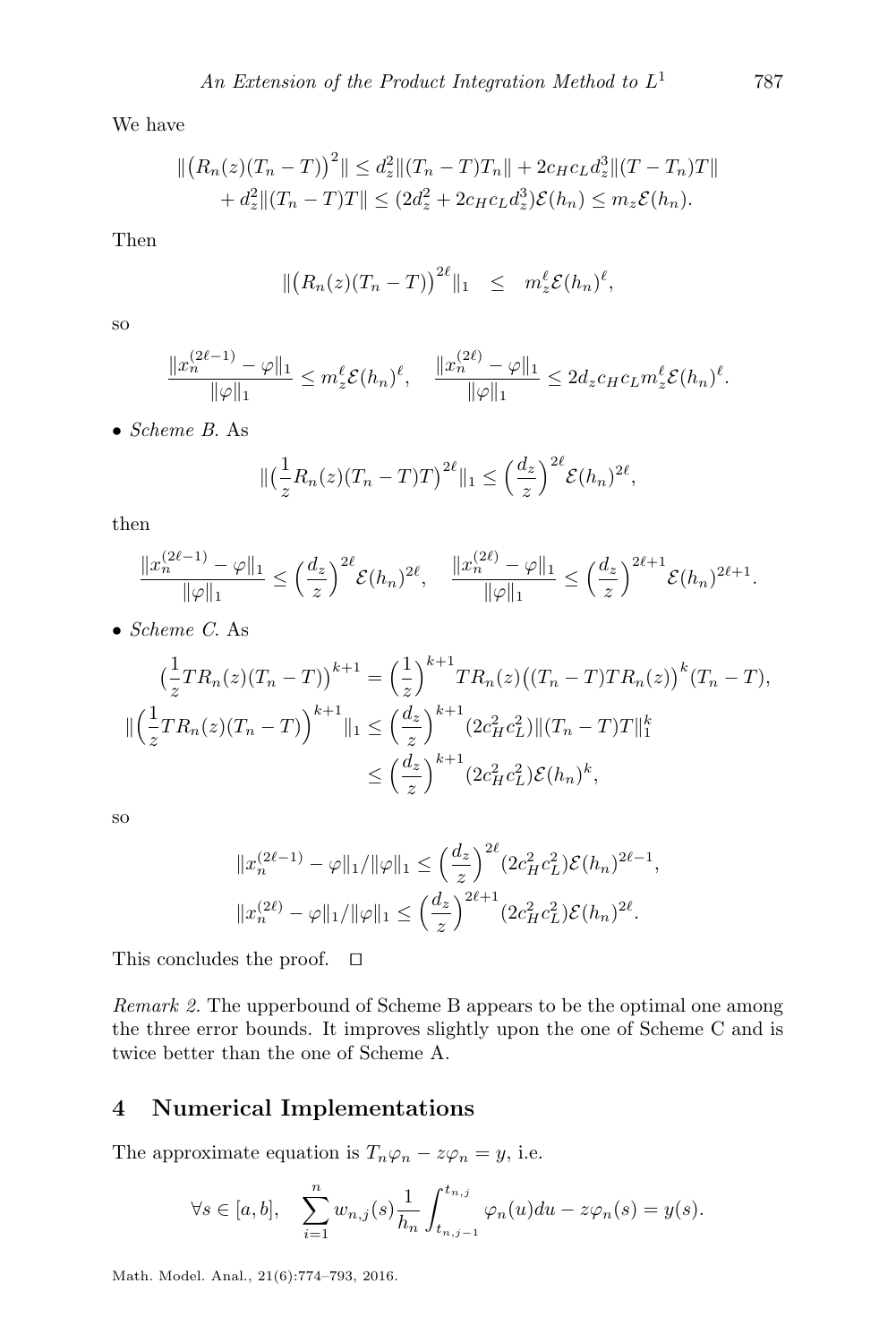By calculating the average over  $[t_{n,i-1}, t_{n,i}], i = 1, \ldots, n$ , of each member of the equation, we obtain a linear system of the form  $(A - zI)x = d$ , where

<span id="page-14-2"></span>
$$
A(i,j) := \frac{1}{h_n} \int_{t_{n,i-1}}^{t_{n,i}} w_{n,j}(s) ds, i, j = 1, ..., n,
$$
  
\n
$$
d(i) := \frac{1}{h_n} \int_{t_{n,i-1}}^{t_{n,i}} y(s) ds, i = 1, ..., n,
$$
  
\n
$$
x(i) := \frac{1}{h_n} \int_{t_{n,i-1}}^{t_{n,i}} \varphi_n(s) ds, i = 1, ..., n.
$$
\n(4.1)

After solving the linear system, the approximate solution can be written as

$$
\varphi_n(s) = \frac{1}{z} \left( \sum_{i=1}^n w_{n,j}(s) x(i) - y(s) \right).
$$

To measure the quality of the approximation we calculate the relative residual

$$
r(\varphi_n) := ||(T - zI)\varphi_n - y||_1/||y||_1.
$$

In practice the evaluation of T is often not possible, so we replace it with  $T_m$ where  $m \gg n$  and we caculate the average over  $[t_{m,i-1}, t_{m,i}], i = 1, \ldots, m$ , of  $(T - zI)\varphi_n - y$  and of y. We obtain two vectors of size m, and we calculate the vector norm in  $(\mathbb{C}^m, \|\cdot\|_1)$ .

#### <span id="page-14-0"></span>5 Numerical Illustration

As an academic example we have taken

$$
-\int_0^1 \ln(|s-t|)\varphi(t)dt - \varphi(s) = y(s),
$$

with unique solution  $\varphi(s) = s^2$ . The estimations of the relative residual with  $m = 100$  for two methods: the projection method proposed by Titaud in [\[11\]](#page-18-0) and the  $L^1([a, b], \mathbb{C})$  product integration method are shown in Table [1.](#page-14-1) We observe that the  $L^1([a, b], \mathbb{C})$  product integration method is faster than the projection method.

<span id="page-14-1"></span>Table 1. Relative residuals.

| $\boldsymbol{n}$ |        | Projection method Product integration method |
|------------------|--------|----------------------------------------------|
| 10               | 0.0968 | 0.0246                                       |
| 20               | 0.0499 | 0.0087                                       |
| 50.              | 0.0211 | 0.0018                                       |

Figure [1](#page-15-1) shows the profile of the matrix  $A$  defined by  $(4.1)$ . It is a full matrix.

In Figure [2](#page-15-2) we chose  $n = 100$ ,  $m = 1000$  for a relative residual tolerance of  $10^{-12}$ . We note that Scheme B is the fastest one to reach the tolerance.

The theoretical Remark [2](#page-13-1) of Section [3](#page-11-0) is confirmed by this numerical experiment.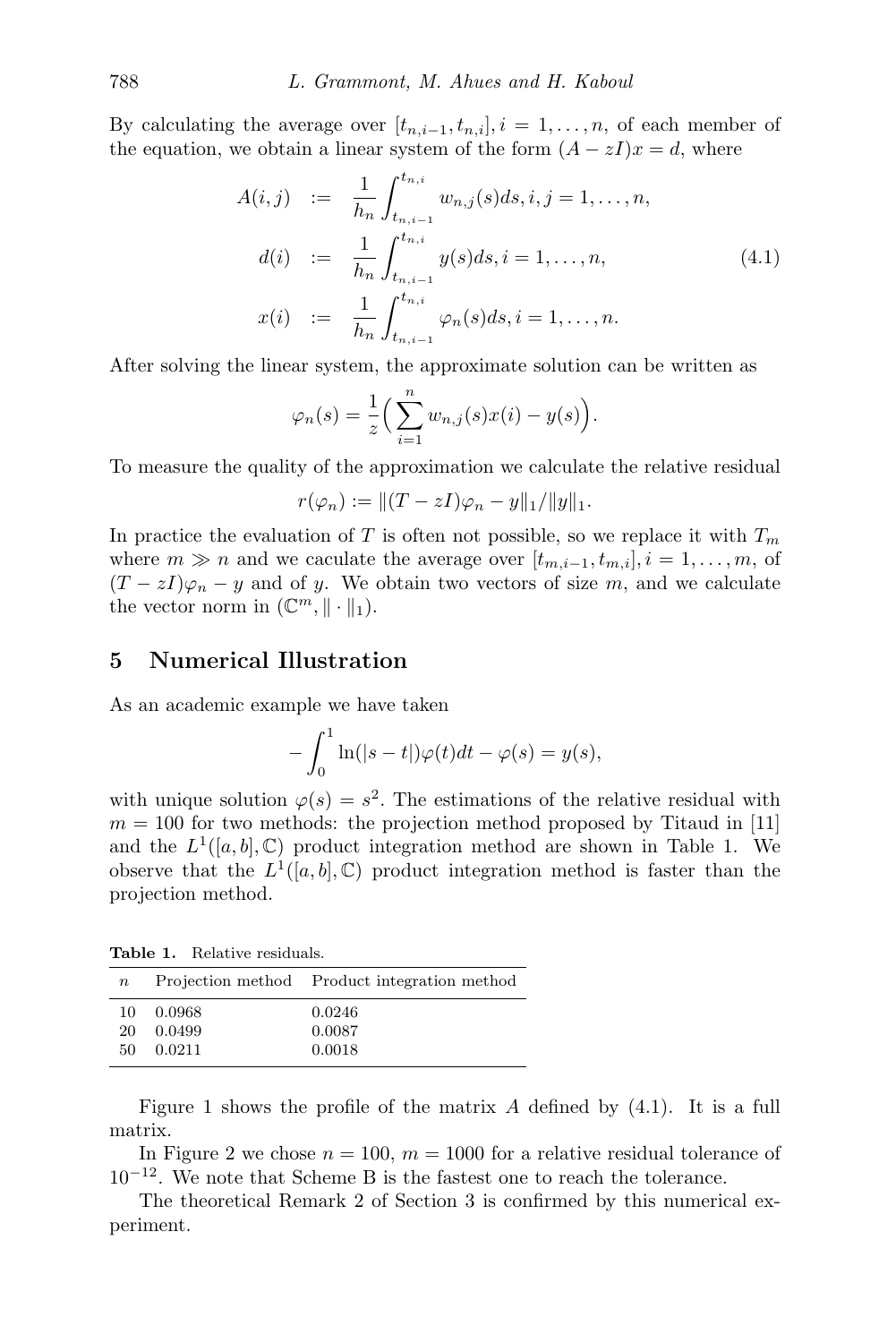<span id="page-15-1"></span>

Figure 1. Matrix A of the academic illustration.

<span id="page-15-2"></span>

Figure 2. Residual convergence with the three refinement schemes of the academic illustration.

#### <span id="page-15-0"></span>6 An Application in Astrophysics

The radiative transfer problem is a system of differential equations coupled with a Fredholm integral equation of the second kind. It describes the energy conserved by a beam radiation traveling, such that a beam of radiation can lose or gain energy through absorbing, scattering and emitting medium. Let  $\tau_*$ be the optical width of the medium, (see [\[8\]](#page-17-7)). An example of this equation is

$$
\frac{\varpi(s)}{2} \int_0^{\tau_*} E_1(|s-t|) \varphi(t) dt - \varphi(s) = y(s),
$$

where  $E_1$  is the first integral exponential function:

$$
\forall \nu \ge 1, \quad E_{\nu}(s) := \int_0^1 \frac{e^{-s/\mu}}{\mu^{2-\nu}} d\mu
$$

and the function  $\varpi$  describes the albedo. In our numerical example  $\varpi(s)$  =  $0.7 \exp(-s)$  and

$$
y(s) = \begin{cases} -0.3, & \text{for } s \in [0, 50], \\ 0, & \text{for } s \in [50, 100]. \end{cases}
$$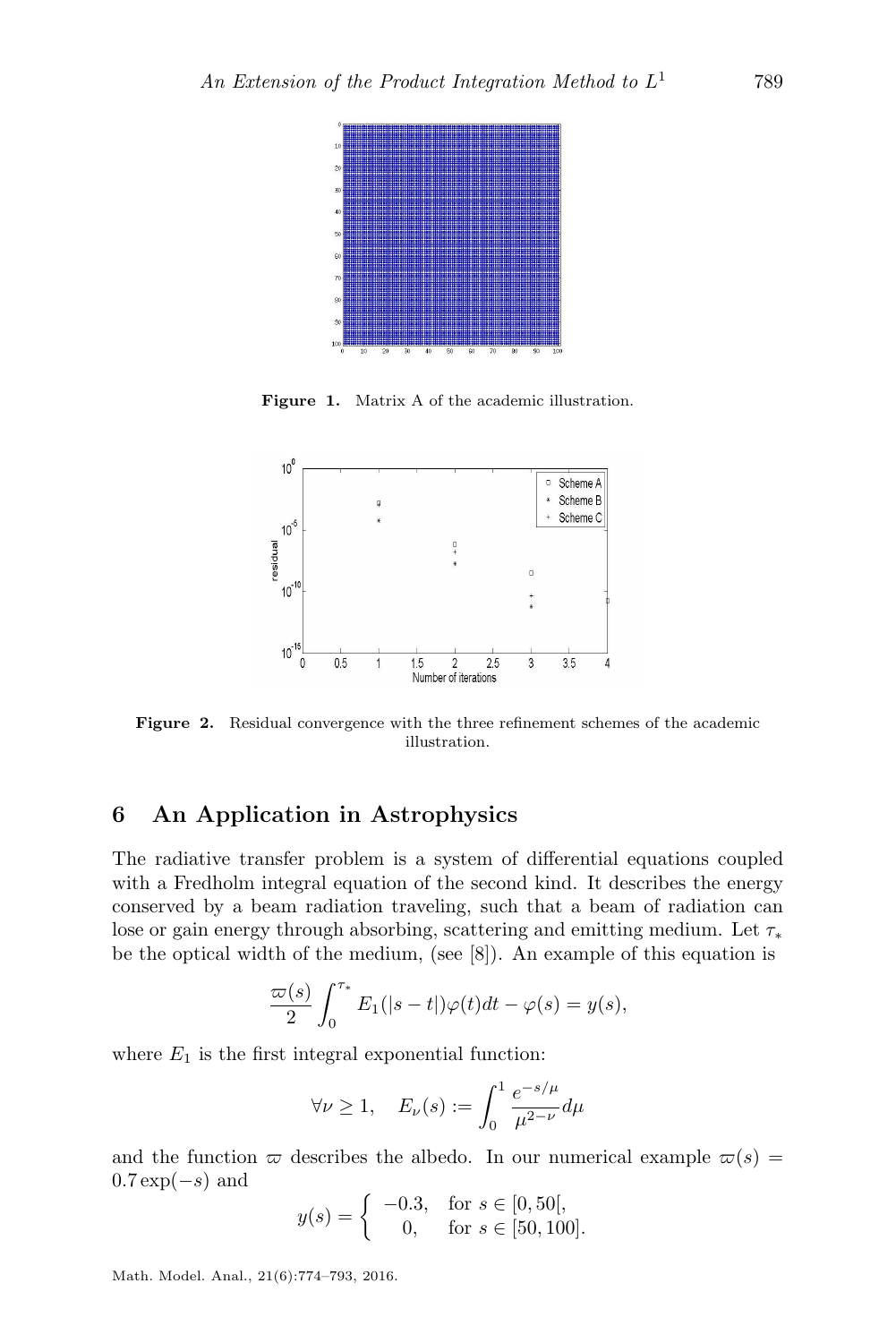<span id="page-16-0"></span>The singularity of that example is different from the Cauchy singularity treated by Beltram with the product integration method in [\[6\]](#page-17-8).



Figure 3. Matrix A of the Astrophysics application.

Figure [3](#page-16-0) shows the profile of the matrix  $A$  defined by  $(4.1)$ . It is a sparse matrix.

The relative residual associated to the approximate solution  $\varphi_n$  obtained by the projection method and the product integration method proposed in this paper are shown in Table [2.](#page-16-1) We observe that the product integration method converges faster than the projection method.

<span id="page-16-1"></span>Table 2. Relative residuals. n Projection method Product integration method

| 10 | 0.0267 | 0.0172 |  |
|----|--------|--------|--|
| 20 | 0.0252 | 0.0145 |  |
| 50 | 0.0151 | 0.0075 |  |

For large values of n the computation of  $\varphi_n$  is prohibitively costly so that we will use the refinement schemes introduced in Section s:3 to compute the final approximate solution.

In Figure [4](#page-17-9) we chose  $n = 100$ ,  $m = 1000$  for a relative residual tolerance of 10<sup>−</sup><sup>12</sup>. We note that Scheme C is the fastest one to reach the tolerance. This confirms the results obtained in [\[9\]](#page-17-10).

Remark 3. In this application, Scheme C is apparently faster than Scheme B. This could be explained by the difference between the profiles of the corre-sponding auxiliary matrices A (see Figure [1](#page-15-1) and Figure [3\)](#page-16-0).

#### Acknowledgements

This research has been partially supported by the Indo French Center for Applied Mathematics (IFCAM).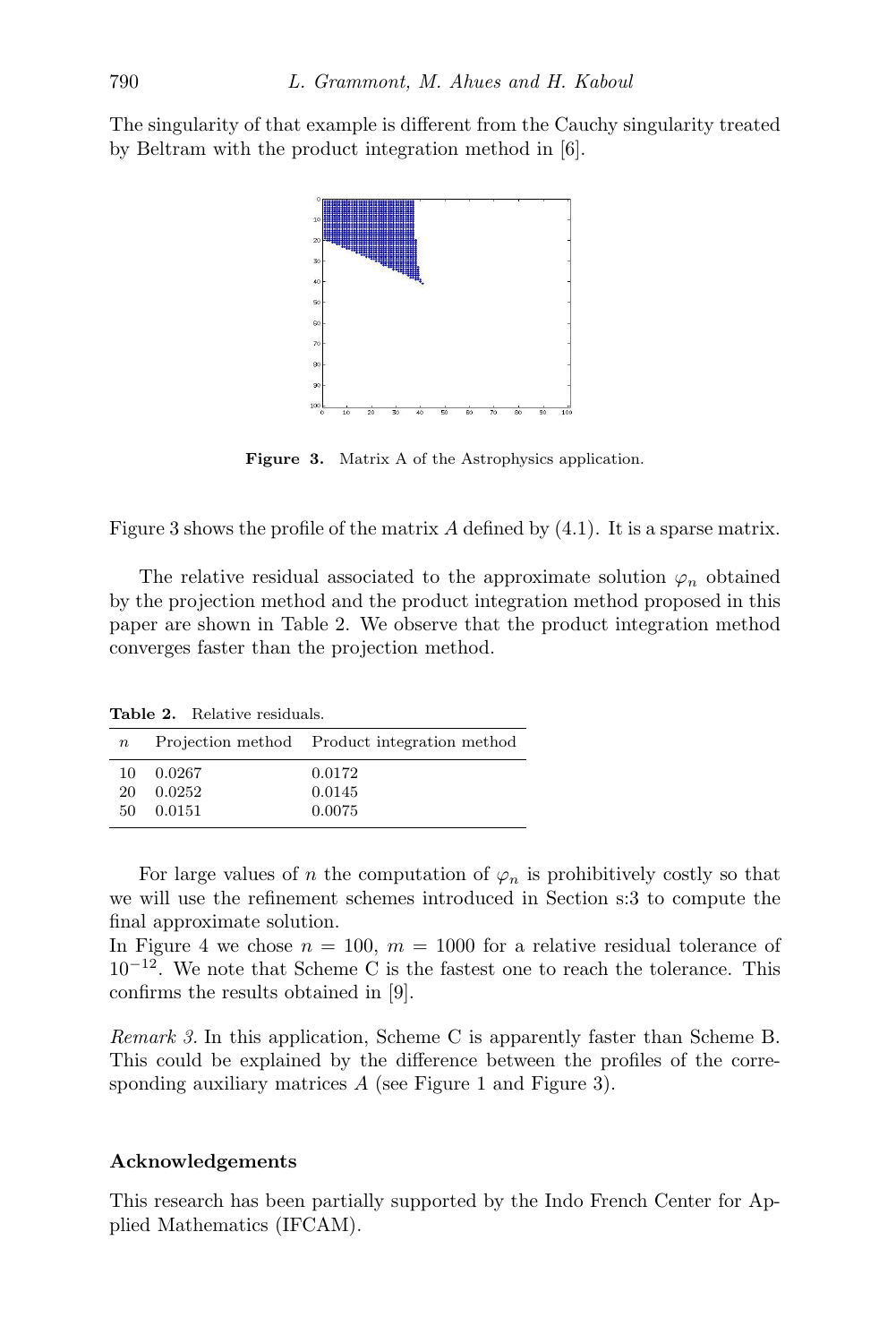<span id="page-17-9"></span>

Figure 4. Residual convergence with the three refinement schemes in the Astrophysics application.

#### References

- <span id="page-17-4"></span>[1] M. Ahues, F. D'Almeida, A. Largillier, O. Titaud and P. Vasconcelos. An  $L^1$ refined projection approximate solution of the radiation transfer equation in stellar atmospheres. Journal of Computational and Applied Mathematics, 140(1-2):13–26, 2002. [http://dx.doi.org/10.1016/S0377-0427\(01\)00403-4.](http://dx.doi.org/10.1016/S0377-0427(01)00403-4)
- <span id="page-17-2"></span>[2] M. Ahues, A. Largillier and B. Limaye. Spectral computations for bounded operators. CRC Press, 2001.
- <span id="page-17-6"></span>[3] P.M. Anselone. Collectively compact operator approximation theory and applications to integral equations. Prentice-Hall, Englewood Cliffs, NJ, 1971. Appendix by J. Davis
- <span id="page-17-3"></span>[4] P.M. Anselone. Singularity subtraction in the numerical solution of integral equations. The Journal of the Australian Mathematical Society. Series B. Applied Mathematics, 22(04):408–418, 1981. [http://dx.doi.org/10.1017/S0334270000002757.](http://dx.doi.org/10.1017/S0334270000002757)
- <span id="page-17-0"></span>[5] K.E. Atkinson. The numerical solution of integral equations of the second kind. Cambridge university press, New York, 1997.
- <span id="page-17-8"></span>[6] B. Bertram. On the product integration method for solving singular integral equations in scattering theory. Journal of computational and applied mathemat $ics, 25(1):79-92, 1989.$  [http://dx.doi.org/10.1016/0377-0427\(89\)90077-0.](http://dx.doi.org/10.1016/0377-0427(89)90077-0)
- <span id="page-17-5"></span>[7] H. Brezis. Functional analysis, Sobolev spaces and partial differential equations. Springer, New York, 2011. [http://dx.doi.org/10.1007/978-0-387-70914-7.](http://dx.doi.org/10.1007/978-0-387-70914-7)
- <span id="page-17-7"></span>[8] L. Chevallier, J. Pelkowski and B. Rutily. Exact results in modeling planetary atmospheres–I. gray atmospheres. Journal of Quantitative Spectroscopy and Radiative Transfer, 104(3):357–376, 2007. [http://dx.doi.org/10.1016/j.jqsrt.2006.09.006.](http://dx.doi.org/10.1016/j.jqsrt.2006.09.006)
- <span id="page-17-10"></span>[9] F. d'Almeida, O. Titaud and P.B. Vasconcelos. A numerical study of iterative refinement schemes for weakly singular integral equations. Applied mathematics letters, 18(5):571–576, 2005. [http://dx.doi.org/10.1016/j.aml.2004.03.020.](http://dx.doi.org/10.1016/j.aml.2004.03.020)
- <span id="page-17-1"></span>[10] R.P. Kulkarni. A superconvergence result for solutions of compact operator equations. Bulletin of the Australian Mathematical Society, 68(03):517–528, 2003. [http://dx.doi.org/10.1017/S0004972700037916.](http://dx.doi.org/10.1017/S0004972700037916)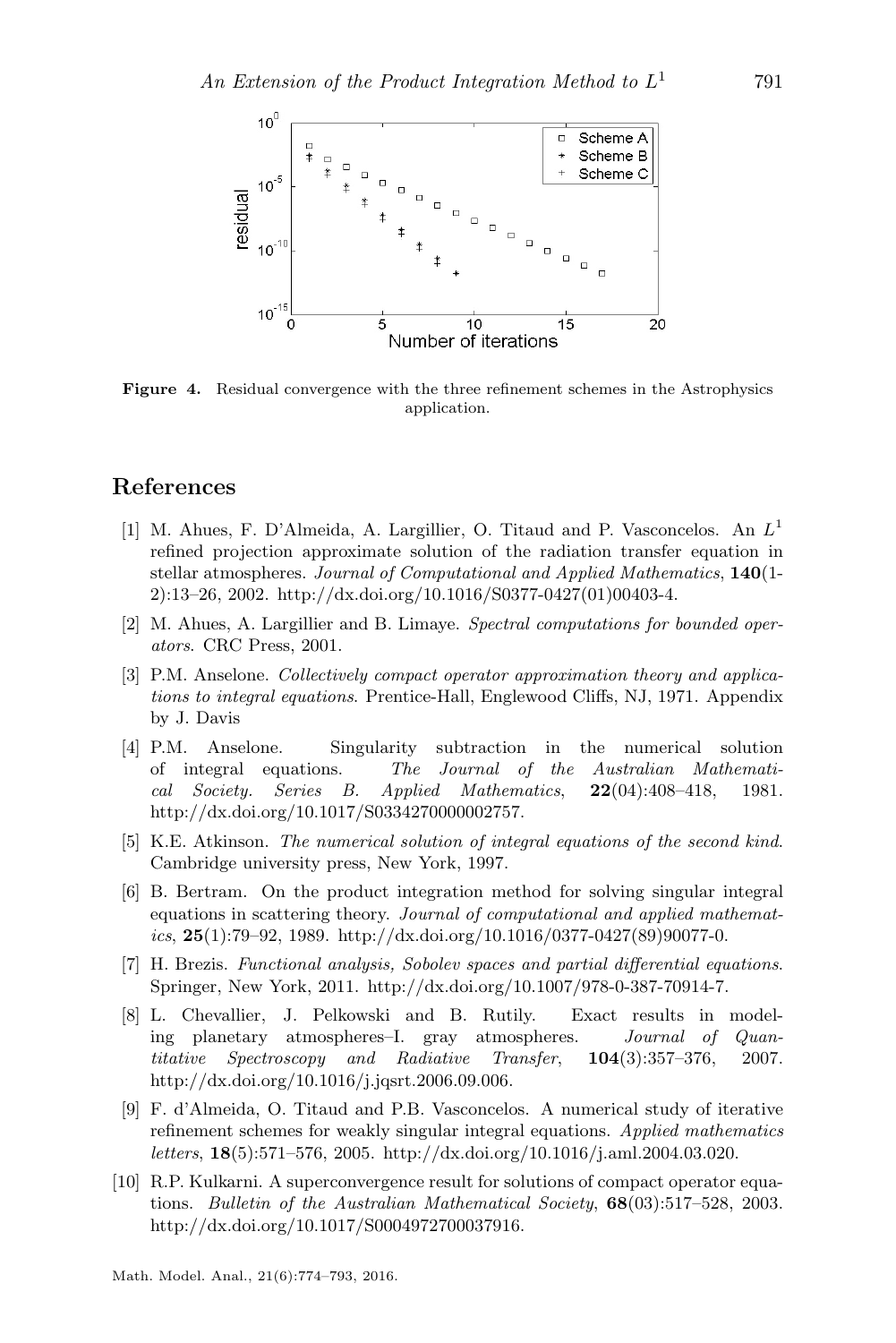<span id="page-18-0"></span>[11] O. Titaud. Analyse et résolution numérique de l'équation de transfert. PhD thesis, Université Jean Monnet, Saint Etienne, France, 2001.

## Appendix

Proof of the Kolmogorov-Riesz-Fréchet theorem. Without loss of generality we prove the theorem for the case  $p = 1$ ,  $q = 1$  and  $\Omega = [a, b]$ . To simplify the notation,  $\|\cdot\|_1$  denotes the norm in  $L^1(\Omega,\mathbb{C})$  and also the norm in  $L^1(\mathbb{R}, \mathbb{C})$ .  $\|\cdot\|_{\infty}$  denotes the norm in  $C^0(\Omega, \mathbb{C})$  and also the norm in  $C^0(\mathbb{R}, \mathbb{C})$ .

As  $L^1(\Omega,\mathbb{C})$  is a complete space, we just need to prove that  $\mathcal{F}|_{\Omega}$  is precompact i.e.: For any  $\varepsilon > 0$  there exist functions  $f_1, f_2, \ldots, f_N \in L^1(\Omega, \mathbb{C})$  such that

$$
\mathcal{F}|_{\Omega} \subset \bigcup_{i=1}^{N} B_1(f_i, \varepsilon),
$$

where  $B_1(f_i, \varepsilon)$  denotes the open ball in  $L^1(\Omega, \mathbb{C})$  centered in  $f_i$  and of radius  $\varepsilon$ . The proof consists in constructing the functions  $f_i$ . The main idea of the proof is to apply a convolution regularization process to deal with continuous functions and to be able to apply the Arzela-Ascoli theorem.

Step 1: Regularization process

Let us consider the regularizing sequence defined by

$$
\rho_n(x) := n\rho(nx),
$$

where

$$
\rho(x) := \begin{cases} k \exp(-\frac{1}{1-x^2}), & \text{for } |x| \le 1, \\ 0, & \text{otherwise,} \end{cases}
$$

and k is a constant such that  $\|\rho\|_1 = 1$ . For all  $n \in \mathbb{N}$ ,  $\rho_n$  is infinitely differentiable. If \* denotes the convolution product, and if  $f \in L^1(\mathbb{R}, \mathbb{C})$ ,  $\rho_n * f$  is a regularization of f in the sense that it is smooth:  $\rho_n * f$  is infinitely differentiable. We know that  $\rho_n * f \in L^1(\mathbb{R}, \mathbb{C})$  and also  $\rho_n * f \longrightarrow f$  in  $L^1(\mathbb{R}, \mathbb{C})$ . We prove a stronger result under assumption [\(2.3\)](#page-3-0):

 $\rho_n * f \longrightarrow f$ 

uniformly in  $f \in \mathcal{F}$  in  $L^1(\mathbb{R}, \mathbb{C})$ .

$$
|\rho_n * f(x) - f(x)| \le \int_{-1/n}^{1/n} |f(x - y) - f(x)| \rho_n(y) dy,
$$

so that for all  $f \in \mathcal{F}$ ,

$$
\int_{\mathbb{R}} |\rho_n * f(x) - f(x)| dx \le \int_{\mathbb{R}} \int_{-1/n}^{1/n} |f(x - y) - f(x)| \rho_n(y) dx dy
$$
  
= 
$$
\int_{-1/n}^{1/n} \rho_n(y) \left( \int_{\mathbb{R}} |f(x - y) - f(x)| dx \right) dy
$$
  

$$
\le \int_{-1/n}^{1/n} \rho_n(y) dy \sup_{\substack{|y| \le \frac{1}{n}}} ||\tau_y f - f||_1 = \sup_{\substack{|y| \le \frac{1}{n}}} ||\tau_y f - f||_1.
$$